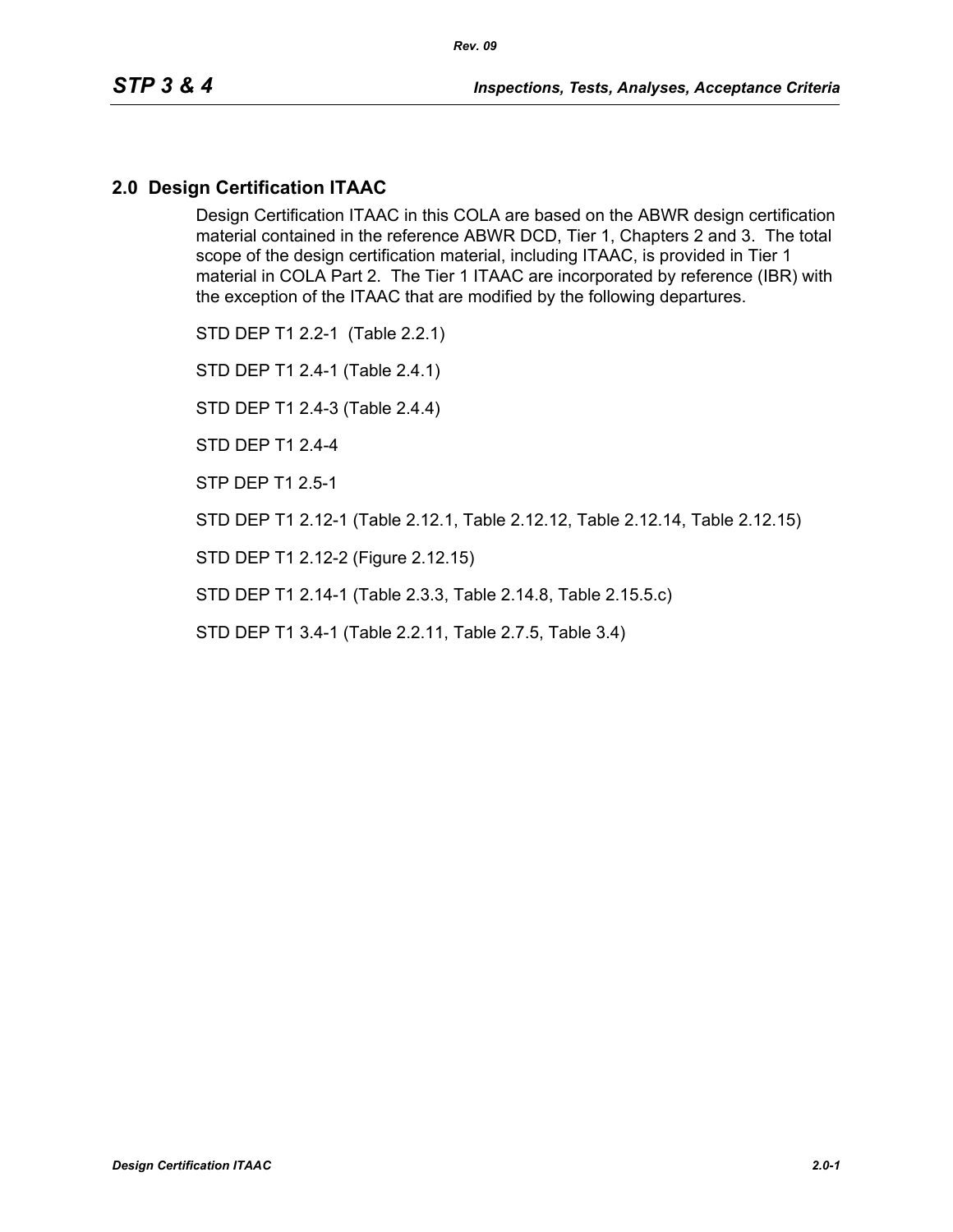|  |  | Table 2.2.1 Rod Control and Information System |  |
|--|--|------------------------------------------------|--|
|--|--|------------------------------------------------|--|

|                                                                                                                                                                                                                                            | Table 2.2.1 Rod Control and Information System                                                                                                                                                                         |                                                                                                                                                                                    |  |  |
|--------------------------------------------------------------------------------------------------------------------------------------------------------------------------------------------------------------------------------------------|------------------------------------------------------------------------------------------------------------------------------------------------------------------------------------------------------------------------|------------------------------------------------------------------------------------------------------------------------------------------------------------------------------------|--|--|
| <b>Inspections, Tests, Analyses and Acceptance Criteria</b>                                                                                                                                                                                |                                                                                                                                                                                                                        |                                                                                                                                                                                    |  |  |
| <b>Design Commitment</b>                                                                                                                                                                                                                   | <b>Inspection, Tests, Analyses</b>                                                                                                                                                                                     | <b>Acceptance Criteria</b>                                                                                                                                                         |  |  |
| 11. The RCIS is powered by two non-Class 1E<br>uninterruptible power supplies, such that<br>both channels of the RCIS remain<br>operational if either supply is operational<br>with the non-operational supply in an<br>alarmed condition. | 11. Tests will be performed on the as-built<br>RCIS by <i>providing a test signal in only</i><br>one non-Class 1E uninterruptible power-<br>supply at a time-removing each power<br>supply from service one at a time. | 11. The test signal exists in only one control-<br>channel at a time-An alarm is activated by<br>the inoperable power supply, and both<br>channels of the RCIS remain operational. |  |  |
|                                                                                                                                                                                                                                            |                                                                                                                                                                                                                        |                                                                                                                                                                                    |  |  |
|                                                                                                                                                                                                                                            |                                                                                                                                                                                                                        |                                                                                                                                                                                    |  |  |
|                                                                                                                                                                                                                                            |                                                                                                                                                                                                                        |                                                                                                                                                                                    |  |  |
|                                                                                                                                                                                                                                            |                                                                                                                                                                                                                        |                                                                                                                                                                                    |  |  |
|                                                                                                                                                                                                                                            |                                                                                                                                                                                                                        |                                                                                                                                                                                    |  |  |
|                                                                                                                                                                                                                                            |                                                                                                                                                                                                                        |                                                                                                                                                                                    |  |  |
|                                                                                                                                                                                                                                            |                                                                                                                                                                                                                        |                                                                                                                                                                                    |  |  |
|                                                                                                                                                                                                                                            |                                                                                                                                                                                                                        |                                                                                                                                                                                    |  |  |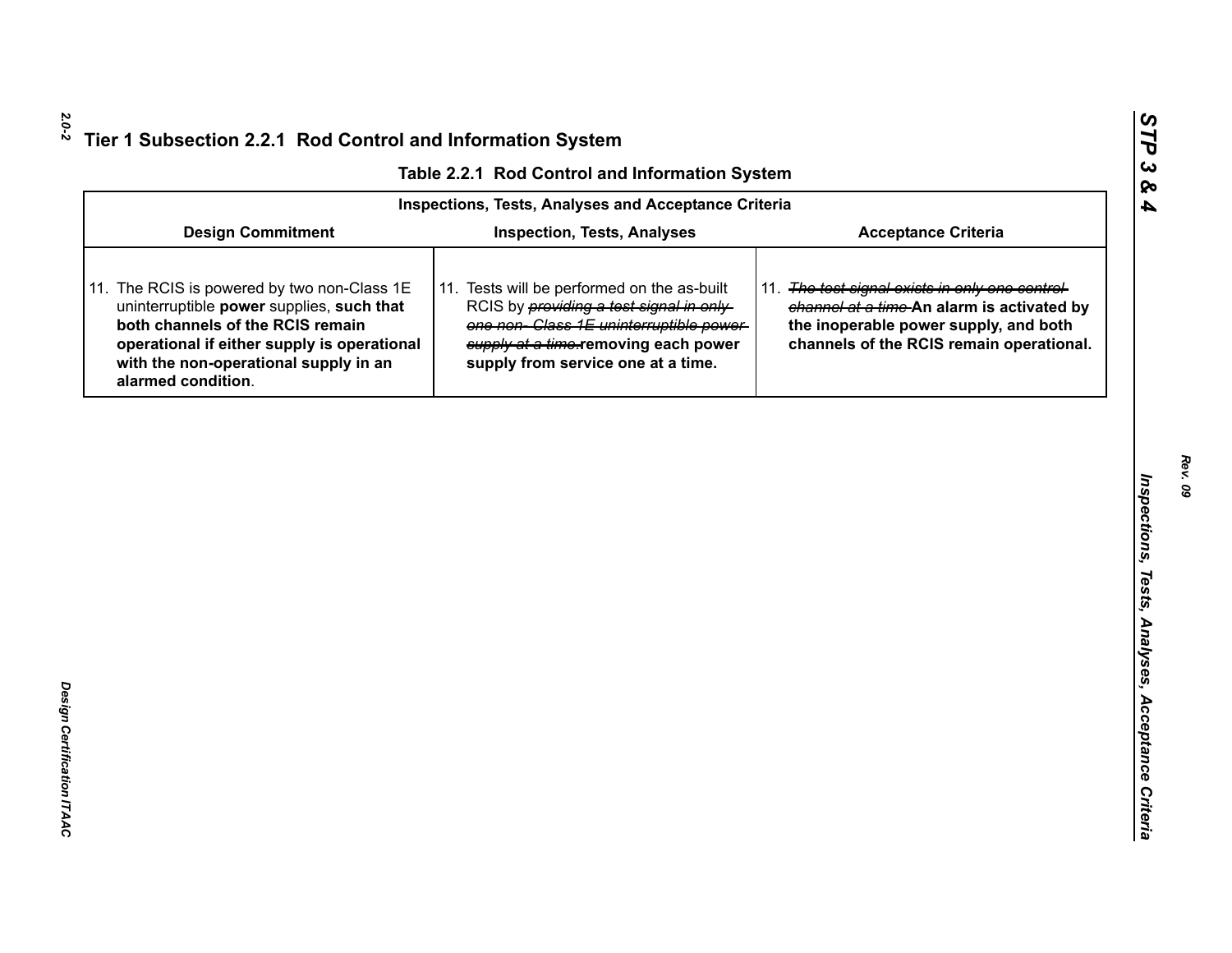| Table 2.2.11 Process Computer System Plant Computer Functions                                                                                                                                 |    |                                                                                                                                                                    |                                                     |                                                                                                                                 |  |
|-----------------------------------------------------------------------------------------------------------------------------------------------------------------------------------------------|----|--------------------------------------------------------------------------------------------------------------------------------------------------------------------|-----------------------------------------------------|---------------------------------------------------------------------------------------------------------------------------------|--|
| <b>Design Commitment</b>                                                                                                                                                                      |    | <b>Inspections, Tests, Analyses</b>                                                                                                                                |                                                     | <b>Acceptance Criteria</b>                                                                                                      |  |
| 1. The PICS equipment comprising<br>performing the PCS PCFs is defined in<br>Section 2.2.11.                                                                                                  |    | conducted.                                                                                                                                                         | 1.                                                  | The as-built <b>PCS</b> equipment implementing<br>the PCFs conforms with the description in<br>Section 2.2.11.                  |  |
| The PCS PCFs provides provide LPRM<br>2.<br>calibration and fuel operating thermal limits<br>data to the ATLM function of the RCIS.                                                           |    | Tests of the as-built PCS PCFs will be<br>conducted using simulated plant input<br>signals.                                                                        | 2.                                                  | LPRM calibration and fuel thermal limits<br>data are received by the ATLM function of<br>the RCIS.                              |  |
| 3.<br>In the event that abnormal conditions<br>develop in the plant during operations in the<br>automatic mode, the PCS PCFs<br>automatically reverts revert to the manual<br>operating mode. | 3. | Tests of the as-built PCS PCFs will be<br>conducted using simulated abnormal plant<br>input signals, while the PCS PCFs is are in<br>the automatic operating mode. | 3.                                                  | Upon receipt of the abnormal plant input<br>signals, the PCS PCFs automatically reverts<br>revert to the manual operating mode. |  |
|                                                                                                                                                                                               |    |                                                                                                                                                                    |                                                     |                                                                                                                                 |  |
|                                                                                                                                                                                               |    |                                                                                                                                                                    |                                                     |                                                                                                                                 |  |
|                                                                                                                                                                                               |    |                                                                                                                                                                    |                                                     |                                                                                                                                 |  |
|                                                                                                                                                                                               |    |                                                                                                                                                                    |                                                     |                                                                                                                                 |  |
|                                                                                                                                                                                               |    |                                                                                                                                                                    |                                                     |                                                                                                                                 |  |
|                                                                                                                                                                                               |    |                                                                                                                                                                    | 1. Inspections of the as-built system will be<br>2. | <b>Inspections, Tests, Analyses and Acceptance Criteria</b>                                                                     |  |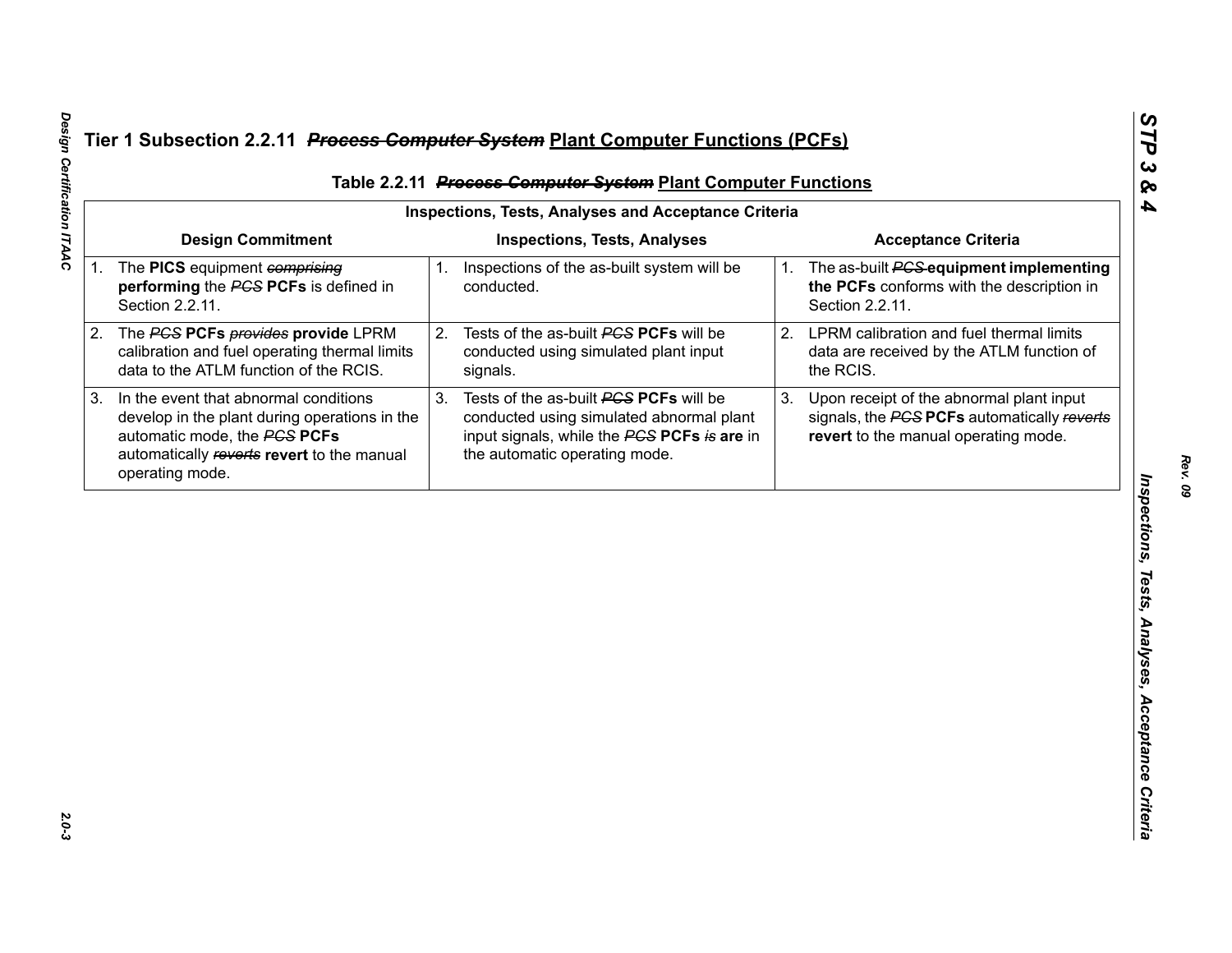| <b>Design Commitment</b><br><b>Inspections, Tests, Analyses</b><br><b>Acceptance Criteria</b><br>Operation of each-CAMS<br>Tests of each division of the as-built CAMS<br>2.<br>Each-CAMS division-oxygen/hydrogen<br>2.<br>oxygen/hydrogen monitoring equipment<br>oxygen/hydrogen monitoring equipment<br>division-can be activated manually by the<br>will be conducted using manual controls and<br>receipt of the test signals.<br>simulated automatic initiation signals.<br>operator or automatically.<br>3.<br>3.<br>Each CAMS division of radiation channels<br>Tests will be performed on each division of<br>a.<br>a.<br>the CAMS radiation channels by providing<br>division under test in the CAMS.<br>is powered only from its respective<br>a test signal to only one Class 1E division at<br>divisional Class 1E power source with | monitoring equipment is activated upon                                                       |
|----------------------------------------------------------------------------------------------------------------------------------------------------------------------------------------------------------------------------------------------------------------------------------------------------------------------------------------------------------------------------------------------------------------------------------------------------------------------------------------------------------------------------------------------------------------------------------------------------------------------------------------------------------------------------------------------------------------------------------------------------------------------------------------------------------------------------------------------------|----------------------------------------------------------------------------------------------|
| 2.                                                                                                                                                                                                                                                                                                                                                                                                                                                                                                                                                                                                                                                                                                                                                                                                                                                 |                                                                                              |
| 3.<br>а.                                                                                                                                                                                                                                                                                                                                                                                                                                                                                                                                                                                                                                                                                                                                                                                                                                           |                                                                                              |
|                                                                                                                                                                                                                                                                                                                                                                                                                                                                                                                                                                                                                                                                                                                                                                                                                                                    |                                                                                              |
| electrical independence between<br>a time.<br>divisions.                                                                                                                                                                                                                                                                                                                                                                                                                                                                                                                                                                                                                                                                                                                                                                                           | The test signal exists only in the Class 1E                                                  |
| In the CAMS, independence is provided<br>b.<br>Inspection of the as-built Class 1E radiation<br>b.<br>In the CAMS, physical separation or<br>b.<br>between Class 1E divisions, and between<br>channels divisions in the CAMs will be<br>Class 1E divisions and non-Class 1E<br>performed.<br>equipment.<br>isolation exists between these Class 1E<br>divisions and non-Class 1E equipment.                                                                                                                                                                                                                                                                                                                                                                                                                                                        | electrical isolation exists between Class 1E<br>divisions. Physical separation or electrical |

*STP 3 & 4*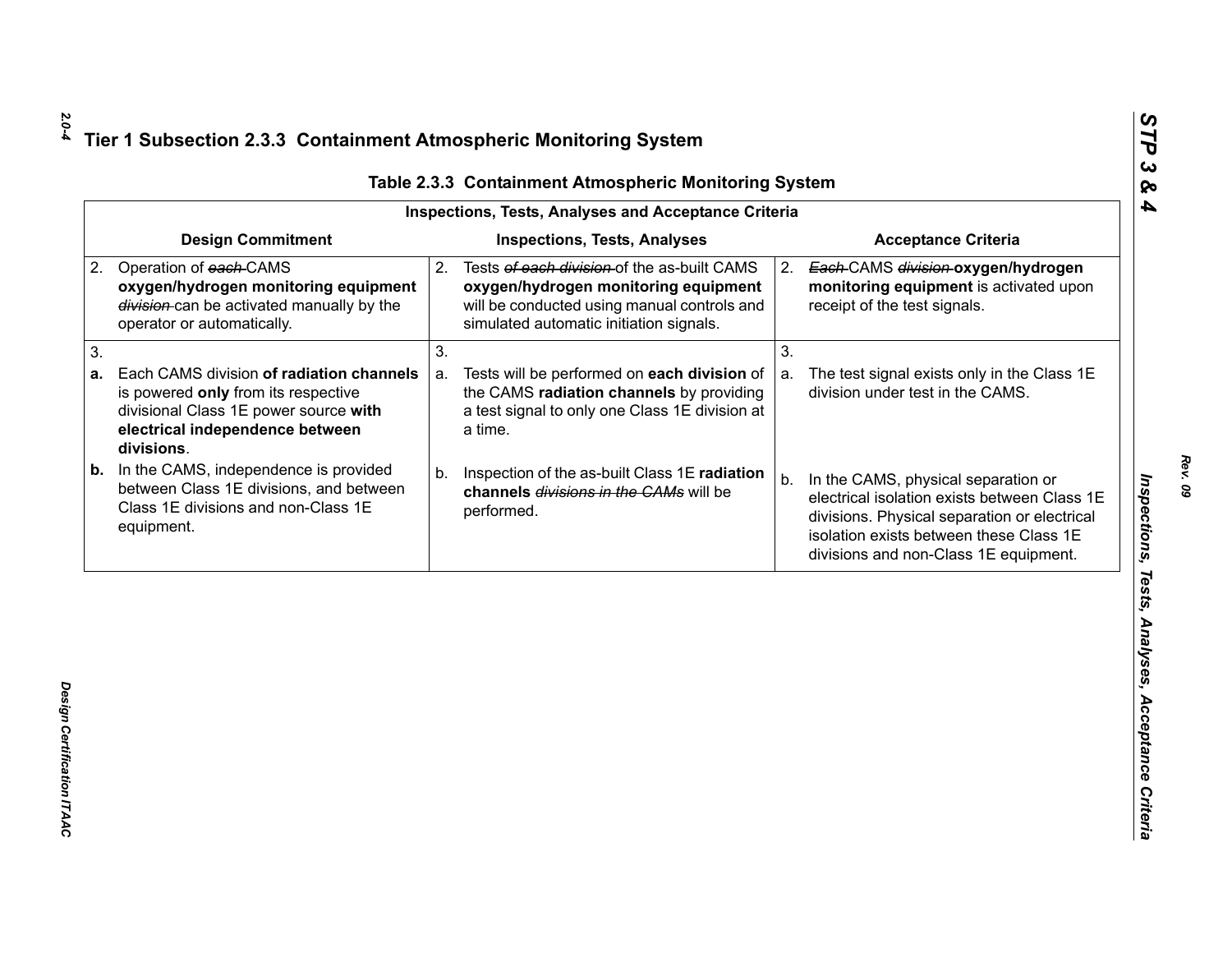|                                                            | Table 2.4.1 Residual Heat Removal System                                                                                                                                                                                                                                                                                                                                                                                                                                                                                                                                                                               |                                                                        |
|------------------------------------------------------------|------------------------------------------------------------------------------------------------------------------------------------------------------------------------------------------------------------------------------------------------------------------------------------------------------------------------------------------------------------------------------------------------------------------------------------------------------------------------------------------------------------------------------------------------------------------------------------------------------------------------|------------------------------------------------------------------------|
|                                                            | Inspections, Tests, Analyses and Acceptance Criteria                                                                                                                                                                                                                                                                                                                                                                                                                                                                                                                                                                   |                                                                        |
| <b>Design Commitment</b>                                   | <b>Inspections, Tests, Analyses</b>                                                                                                                                                                                                                                                                                                                                                                                                                                                                                                                                                                                    | <b>Acceptance Criteria</b>                                             |
| $\overline{4}$ .<br>c. The RHR pumps have sufficient NPSH. | 4.<br>c. Inspections, tests and analyses will be<br>performed upon the as-built RHR System.<br>NPSH tests of the pumps will be<br>performed in a test facility. The analyses<br>will consider the effects of:<br>Pressure losses for pump inlet<br>piping and components.<br>Suction from the suppression pool<br>with water level at the minimum<br>value.<br>50% blockage of pump suction-<br>strainers Analytically derived<br>values for blockage of pump<br>suction strainers based upon<br>the as-built system.<br>Design basis fluid temperature<br>$(100^{\circ}C)$<br>Containment at atmospheric<br>pressure. | 4.<br>c. The available NPSH exceeds the NPSH<br>required by the pumps. |

Design Certification ITAAC *Design Certification ITAAC 2.0-5*

 $2.0 - 5$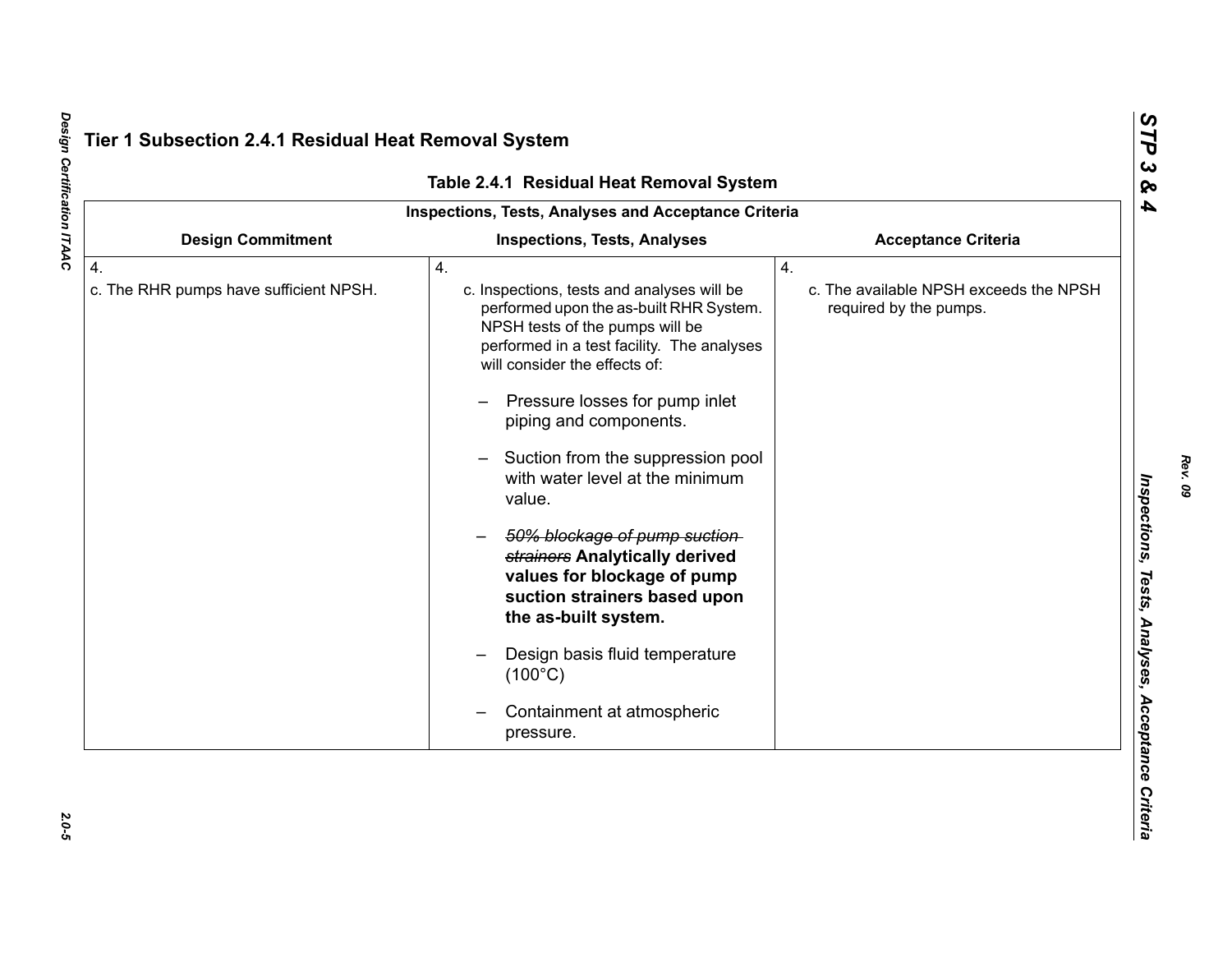|                                                                                                                                                                                                                                                              | Inspections, Tests, Analyses and Acceptance Criteria                                                                                                                                                                                                                                                    |                                                                                                                                                                                                                                                         |
|--------------------------------------------------------------------------------------------------------------------------------------------------------------------------------------------------------------------------------------------------------------|---------------------------------------------------------------------------------------------------------------------------------------------------------------------------------------------------------------------------------------------------------------------------------------------------------|---------------------------------------------------------------------------------------------------------------------------------------------------------------------------------------------------------------------------------------------------------|
| <b>Design Commitment</b>                                                                                                                                                                                                                                     | <b>Inspections, Tests, Analyses</b>                                                                                                                                                                                                                                                                     | <b>Acceptance Criteria</b>                                                                                                                                                                                                                              |
| In the augmented fuel pool cooling mode,<br>the RHR tube side heat exchanger flow rate<br>for Divisions B or C is no less than 350 $m^3/h$<br>(heat exchanger heat removal capacity in<br>this mode is bounded by suppression pool<br>cooling requirements). | Tests will be performed to determine system<br>7.<br>flow rate through each heat exchanger in the<br>augmented fuel pool cooling mode.<br>Inspections and analyses shall be<br>performed to verify that the augmented fuel<br>pool cooling mode is bounded by<br>suppression pool cooling requirements. | The RHR tube side heat exchanger flow rate<br>7.<br>is greater than or equal to 350 $m^3/h$ in the<br>augmented fuel pool cooling mode. Heat<br>exchanger heat removal capacity in this<br>mode is bounded by suppression pool<br>cooling requirements. |
|                                                                                                                                                                                                                                                              |                                                                                                                                                                                                                                                                                                         |                                                                                                                                                                                                                                                         |
|                                                                                                                                                                                                                                                              |                                                                                                                                                                                                                                                                                                         |                                                                                                                                                                                                                                                         |
|                                                                                                                                                                                                                                                              |                                                                                                                                                                                                                                                                                                         |                                                                                                                                                                                                                                                         |
|                                                                                                                                                                                                                                                              |                                                                                                                                                                                                                                                                                                         |                                                                                                                                                                                                                                                         |
|                                                                                                                                                                                                                                                              |                                                                                                                                                                                                                                                                                                         |                                                                                                                                                                                                                                                         |
|                                                                                                                                                                                                                                                              |                                                                                                                                                                                                                                                                                                         |                                                                                                                                                                                                                                                         |
|                                                                                                                                                                                                                                                              |                                                                                                                                                                                                                                                                                                         |                                                                                                                                                                                                                                                         |
|                                                                                                                                                                                                                                                              |                                                                                                                                                                                                                                                                                                         |                                                                                                                                                                                                                                                         |
|                                                                                                                                                                                                                                                              |                                                                                                                                                                                                                                                                                                         |                                                                                                                                                                                                                                                         |
|                                                                                                                                                                                                                                                              |                                                                                                                                                                                                                                                                                                         |                                                                                                                                                                                                                                                         |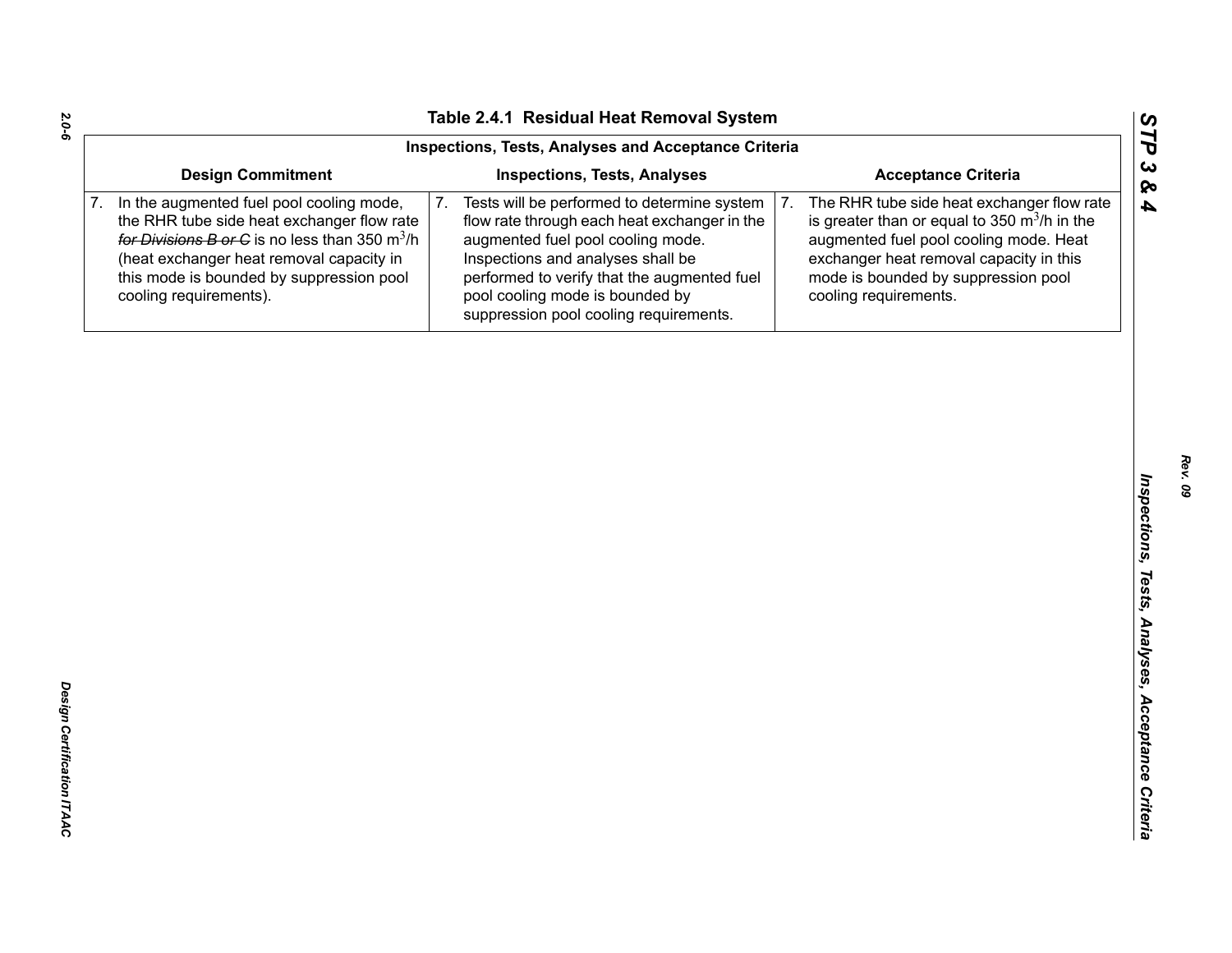| <b>Inspections, Tests, Analyses and Acceptance Criteria</b>             |                                                                                                                                                                                                                                                                                                                                                                                                                                                                                                                                                                                                                                      |                                                                        |  |
|-------------------------------------------------------------------------|--------------------------------------------------------------------------------------------------------------------------------------------------------------------------------------------------------------------------------------------------------------------------------------------------------------------------------------------------------------------------------------------------------------------------------------------------------------------------------------------------------------------------------------------------------------------------------------------------------------------------------------|------------------------------------------------------------------------|--|
| <b>Design Commitment</b>                                                | <b>Inspections, Tests, Analyses</b>                                                                                                                                                                                                                                                                                                                                                                                                                                                                                                                                                                                                  | <b>Acceptance Criteria</b>                                             |  |
| 3.<br>g. The HPCF pumps have sufficient NPSH<br>available at the pumps. | 3.<br>g. Inspections, tests and analyses will be<br>performed upon the as-built system.<br>NPSH tests of the pumps will be<br>performed in a test facility. The<br>analyses will consider the effects of:<br>Pressure losses for pump inlet<br>piping and components.<br>Suction from the suppression<br>pool with water level at the<br>minimum value.<br>50% minimum blockage of<br>pump suction strainers<br><b>Analytically derived values</b><br>for blockage of pump suction<br>strainers based upon the as-<br>built system.<br>Design basis fluid temperature<br>$(100^{\circ}C)$<br>Containment at atmospheric<br>pressure. | 3.<br>g. The available NPSH exceeds the NPSH<br>required by the pumps. |  |

# Design Certification ITAAC *Design Certification ITAAC 2.0-7*

*Rev. 09*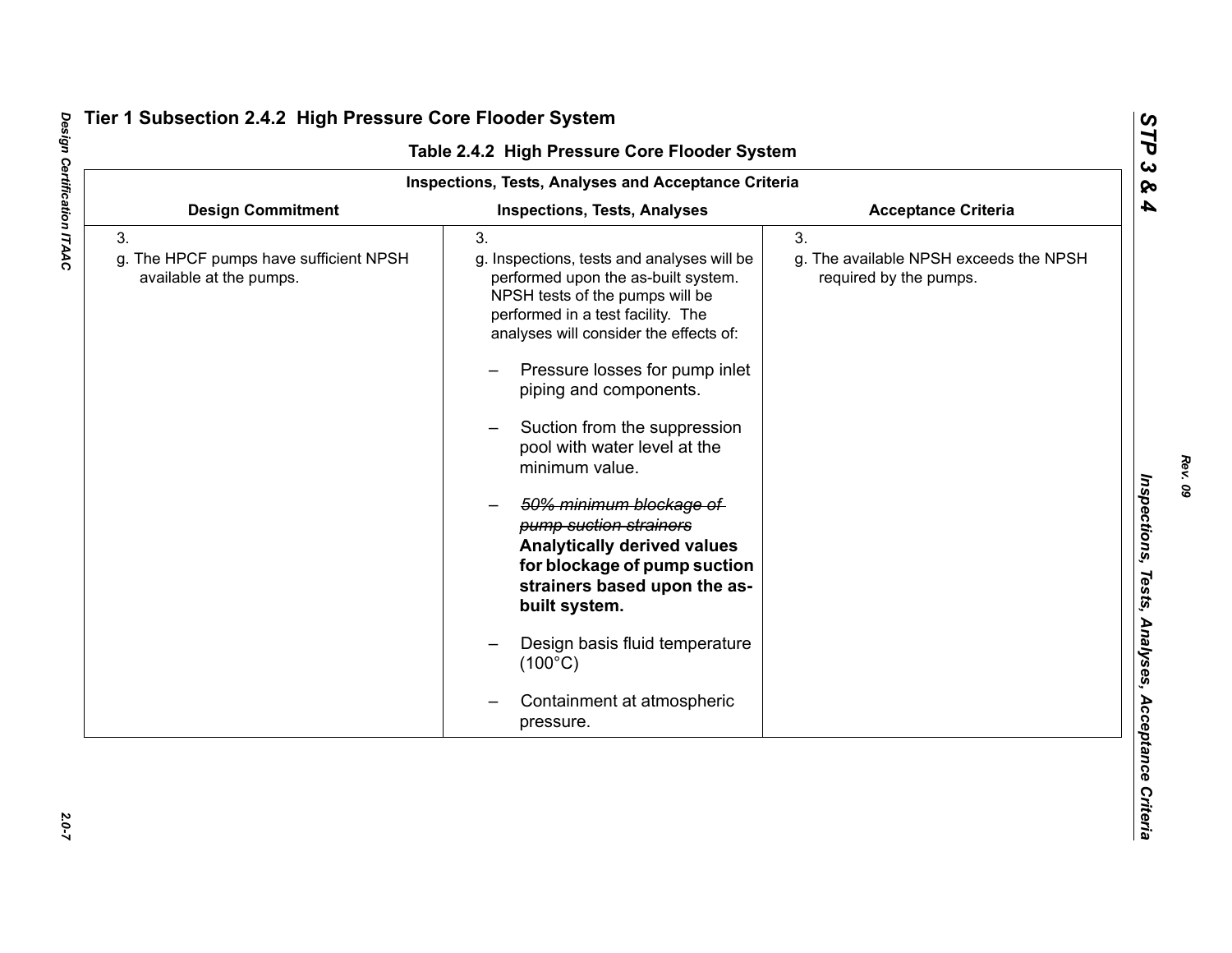|                                                                                                                                                 |    | <b>Inspections, Tests, Analyses and Acceptance Criteria</b>                         |                                                                                                                                                                                                                                                                                                                                                                                                                    |  |
|-------------------------------------------------------------------------------------------------------------------------------------------------|----|-------------------------------------------------------------------------------------|--------------------------------------------------------------------------------------------------------------------------------------------------------------------------------------------------------------------------------------------------------------------------------------------------------------------------------------------------------------------------------------------------------------------|--|
| <b>Design Commitment</b>                                                                                                                        |    | <b>Inspections, Tests, Analyses</b>                                                 | <b>Acceptance Criteria</b>                                                                                                                                                                                                                                                                                                                                                                                         |  |
| 3.<br>Following receipt of an initiation signal, the<br>C.<br>RCIC System automatically initiates and<br>operates in the RPV water makeup mode. | 3. | c. Tests will be conducted on the RCIC<br>System using simulated initiation signal. | 3.<br>c. Upon receipt of a simulated initiation signal,<br>the following occurs:<br>(1) Steam supply bypass valve receives open<br>signal.<br>(2)(1) Test return valves receive close signal.<br>(3)(2) CST suction valve receives open signal.<br>(4)(3) Injection valve receives open signal<br>.after a 10-second delay.<br>(5)(4) Steam admission valve receives open<br>signal. after a 10-second time delay. |  |
| e. Following receipt of shutdown signal, the RCIC<br>System automatically terminates the RPV<br>water makeup mode.                              |    | e. Tests will be conducted on RCIC System<br>using simulated shutdown signal.       | e. Upon receipt of simulated shutdown signals, the<br>following occurs:<br>(1) Steam supply bypass valve receives close<br>signal.<br>(2)(1) RCIC initiation logic resets.<br>(3)(2) Injection valve receives close signal.<br>(4)(3) Steam admission valve receives close<br>signal.                                                                                                                              |  |

*Rev. 09*

*STP 3 & 4*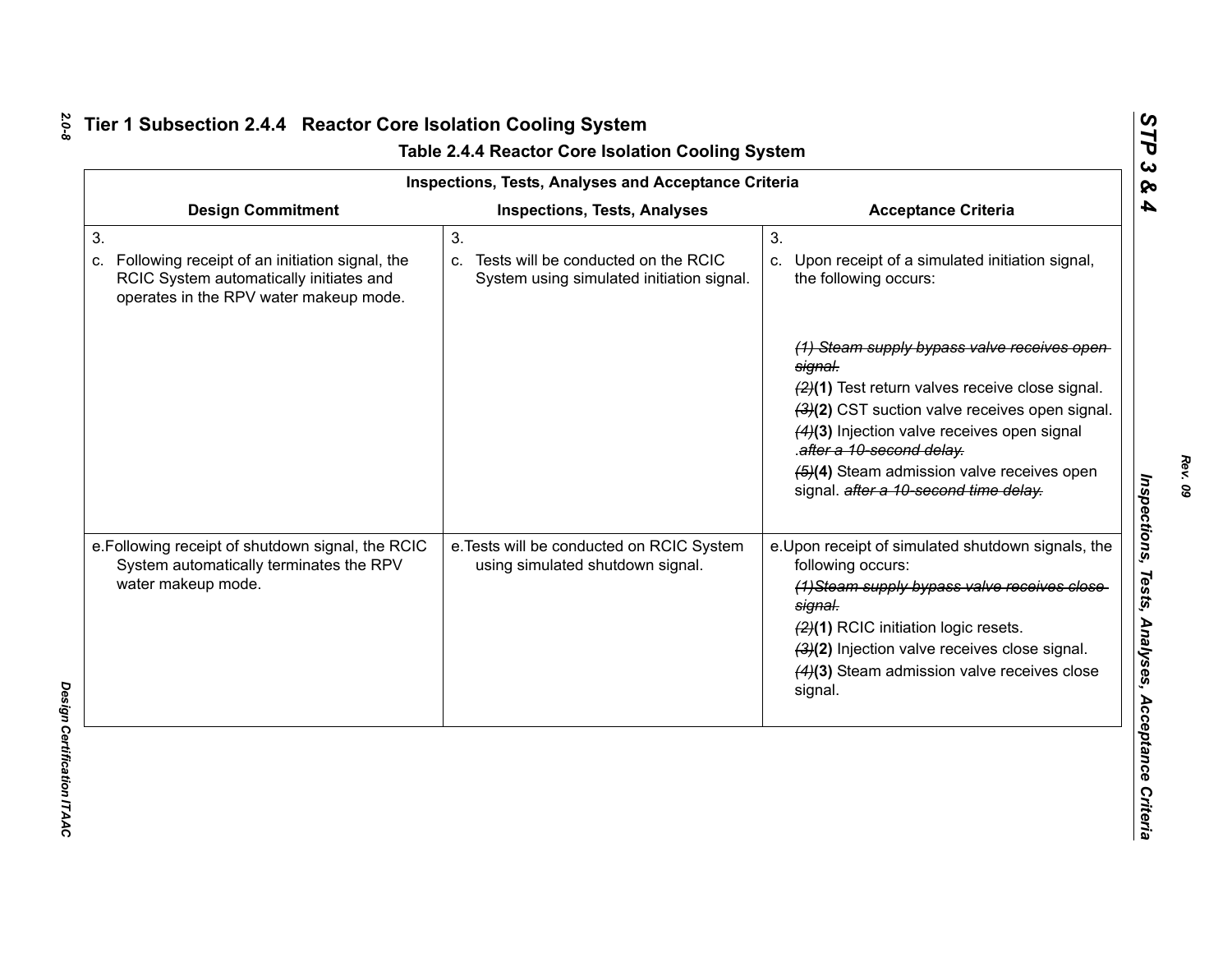|                                                                                                                                                                                                          | <b>Inspections, Tests, Analyses and Acceptance Criteria</b>                           |                                                                                                                                                                                                                                                                                                                                                                                                                                    |  |  |
|----------------------------------------------------------------------------------------------------------------------------------------------------------------------------------------------------------|---------------------------------------------------------------------------------------|------------------------------------------------------------------------------------------------------------------------------------------------------------------------------------------------------------------------------------------------------------------------------------------------------------------------------------------------------------------------------------------------------------------------------------|--|--|
| <b>Design Commitment</b>                                                                                                                                                                                 | <b>Inspections, Tests, Analyses</b>                                                   | <b>Acceptance Criteria</b>                                                                                                                                                                                                                                                                                                                                                                                                         |  |  |
| f. Following RCIC shutdown on high reactor water<br>level signal, the RCIC System automatically<br>restarts to provide RPV water makeup if low<br>water level signal recurs.                             | f. Tests will be conducted using simulated<br>low reactor water level signals.        | f. Upon receipt of simulated low reactor water level<br>signals, the following occurs:<br>(1) Steam supply bypass valve receives open<br>signal.<br>(2)(1) Test return valves receive close signal.<br>(3)(2) CST suction valve receives open signal.<br>(4)(3) Injection valve receives open signal.<br>after a 10 second delay.<br>$\left(4\right)$ Steam admission valve receives open<br>signal. after a 10 second time delay. |  |  |
| i. In the RPV water makeup mode, the RCIC pump<br>delivers a flow rate of at least 182 $\text{m}^3$ /h against<br>a maximum differential pressure (between the<br>RPV and the pump suction) of 8.12 MPa. | i. Tests will be conducted in a test facility on<br>the RCIC System pump and turbine. | i. (1) The RCIC pump delivers a flow rate of at<br>least 182 m <sup>3</sup> /h against a maximum differential<br>pressure (between the RPV and the pump<br>suction of 8.12 MPa.                                                                                                                                                                                                                                                    |  |  |
|                                                                                                                                                                                                          |                                                                                       | (2) The RCIC turbine delivers the speed and<br>torque-required by the pump at the above<br>conditions.                                                                                                                                                                                                                                                                                                                             |  |  |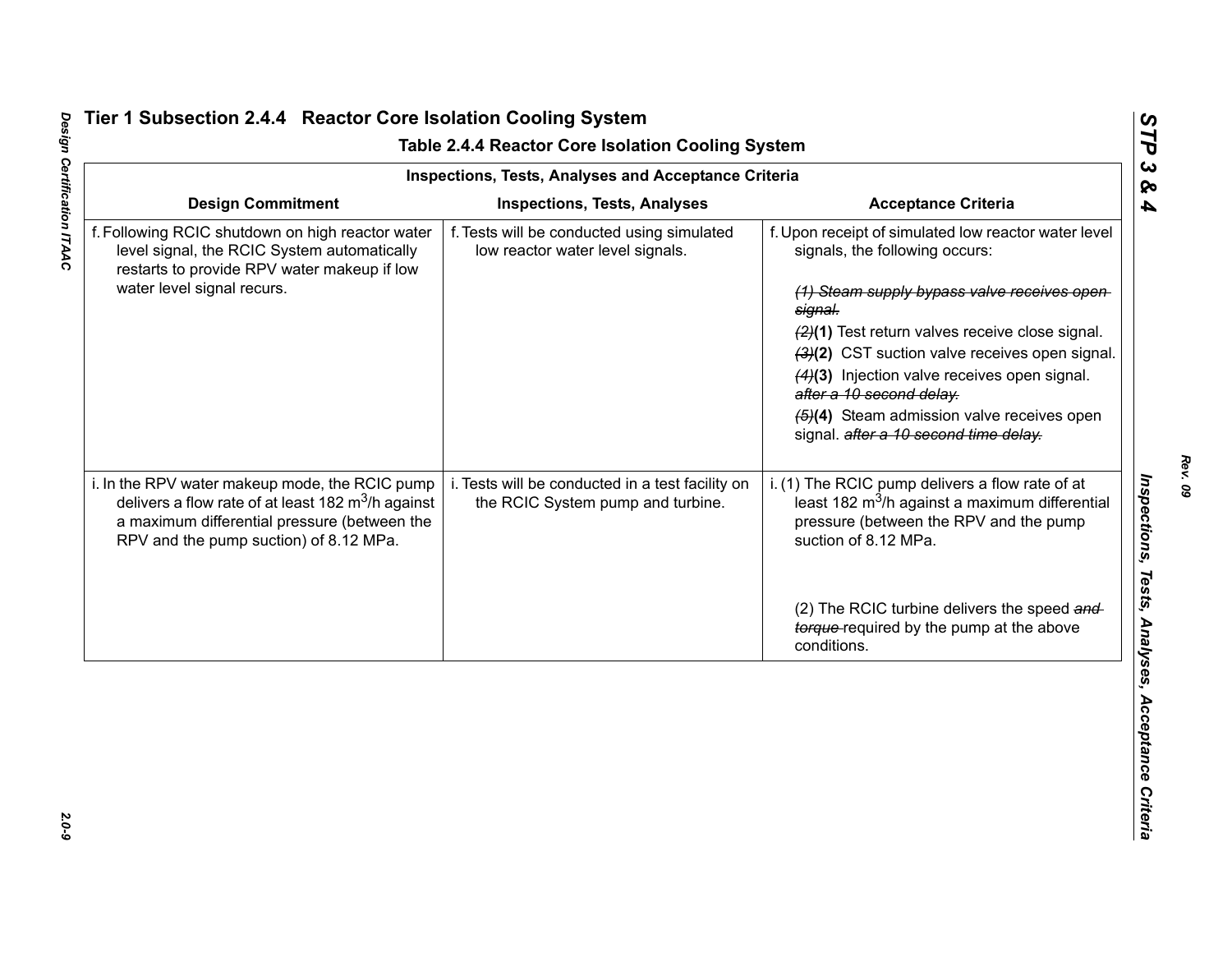|                                              | Inspections, Tests, Analyses and Acceptance Criteria                                                                                                                                                                                                                                                                                                                                                                                                                                                                                                                                                                  | Table 2.4.4 Reactor Core Isolation Cooling System               |
|----------------------------------------------|-----------------------------------------------------------------------------------------------------------------------------------------------------------------------------------------------------------------------------------------------------------------------------------------------------------------------------------------------------------------------------------------------------------------------------------------------------------------------------------------------------------------------------------------------------------------------------------------------------------------------|-----------------------------------------------------------------|
| <b>Design Commitment</b>                     | <b>Inspections, Tests, Analyses</b>                                                                                                                                                                                                                                                                                                                                                                                                                                                                                                                                                                                   | <b>Acceptance Criteria</b>                                      |
| j. The RCIC System pump has sufficient NPSH. | Inspections, tests and analyses will be<br>performed based upon the as-built system.<br>NPSH tests of the pump will be performed<br>at a test facility. The analyses will consider<br>the effects of:<br>(1) Pressure losses for pump inlet piping<br>and components.<br>(2) Suction from the suppression pool<br>with water level at the minimum<br>value.<br>(3) 50% blockage of pump suction-<br>strainers Analytically derived<br>values for blockage of pump<br>suction strainers based upon the<br>as-built system.<br>(4) Design basis fluid temperature (77°C)<br>(5) Containment at atmospheric<br>pressure. | j. The available NPSH exceeds the NPSH<br>required by the pump. |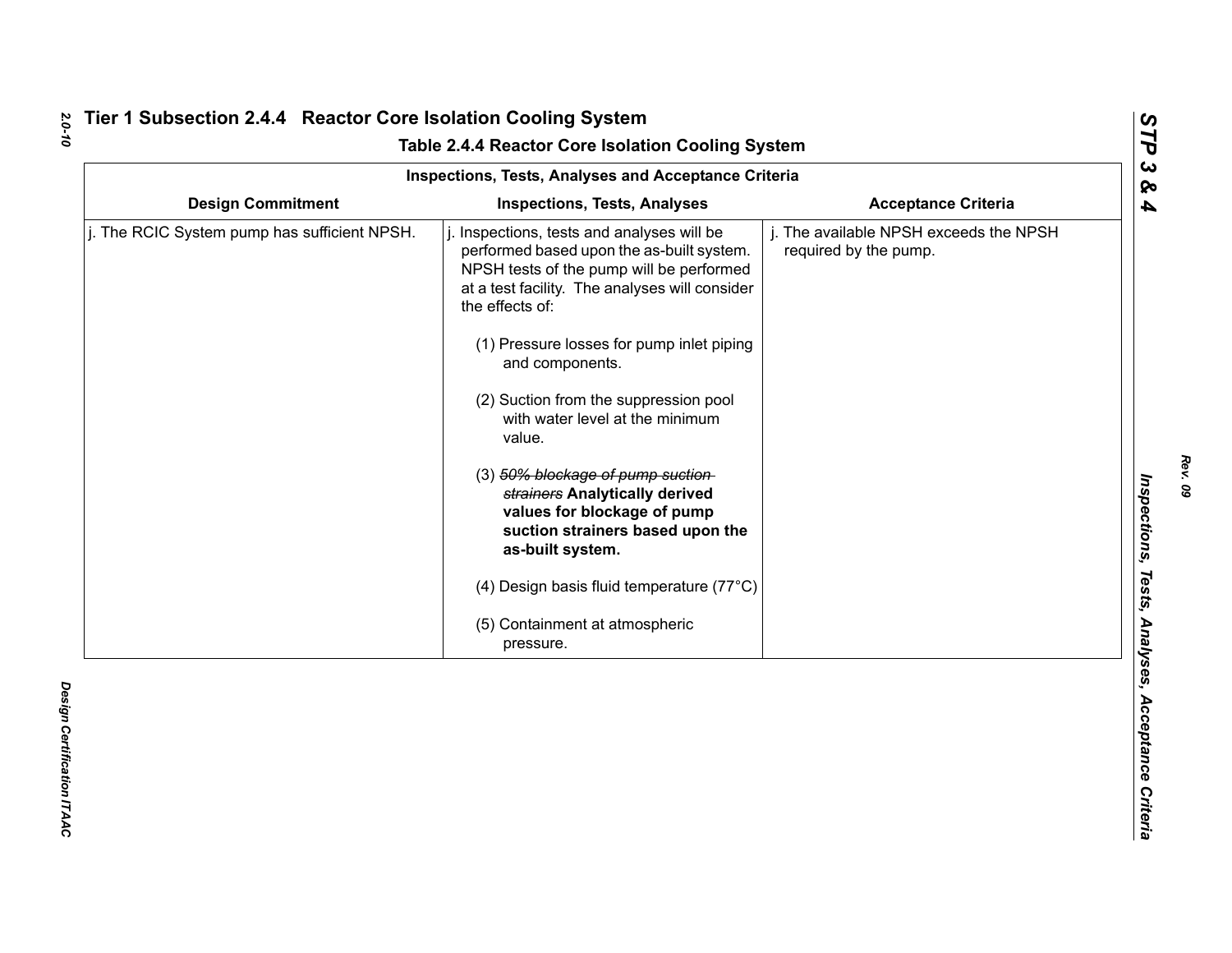|                                                                                                                    | <b>Table 2.5.6 Fuel Storage Facility</b>                                                                           |                                                                                                                                                               |
|--------------------------------------------------------------------------------------------------------------------|--------------------------------------------------------------------------------------------------------------------|---------------------------------------------------------------------------------------------------------------------------------------------------------------|
|                                                                                                                    | <b>Inspections, Tests, Analyses and Acceptance Criteria</b>                                                        |                                                                                                                                                               |
| <b>Design Commitment</b>                                                                                           | <b>Inspections, Tests, Analyses</b>                                                                                | <b>Acceptance Criteria</b>                                                                                                                                    |
| 1. The basic configuration of the new and spent<br>fuel racks is described in Section 2.5.6.                       | 1. Inspections of the as-built system will be<br>conducted                                                         | 1. The as-built new and spent fuel storage racks<br>conform with the basic configuration described in<br>Section 2.5.6                                        |
| 2. The new and spent fuel racks maintain a<br>subcriticality of at least 5% ∆k under dry or<br>flooded conditions. | 2. Analyses will be performed to determine<br>the keff of the as-built new and spent fuel<br>racks.                | 2. An analysis report exists which concludes that<br>the new and spent fuel racks have a subcriticality<br>of at least 5% Δk under dry or flooded conditions. |
| 3. The rack arrangement prevents accidental<br>insertion of fuel assemblies between adjacent<br>racks.             | 3. Inspections of the as-built new and spent<br>fuel racks will be performed                                       | 3. The rack arrangement prevents accidental<br>insertion of fuel assemblies between adjacent<br>racks.                                                        |
| 4. The rack arrangement allows flow to prevent the<br>water from exceeding 100°C.                                  | 4. An analysis of the as-built spent fuel rack<br>will be performed to determine the<br>maximum water temperature. | 4. An analysis report exists which concludes that<br>the rack arrangement allows flow to prevent the<br>water from exceeding 100°C.                           |
|                                                                                                                    |                                                                                                                    |                                                                                                                                                               |
|                                                                                                                    |                                                                                                                    |                                                                                                                                                               |
|                                                                                                                    |                                                                                                                    |                                                                                                                                                               |
|                                                                                                                    |                                                                                                                    |                                                                                                                                                               |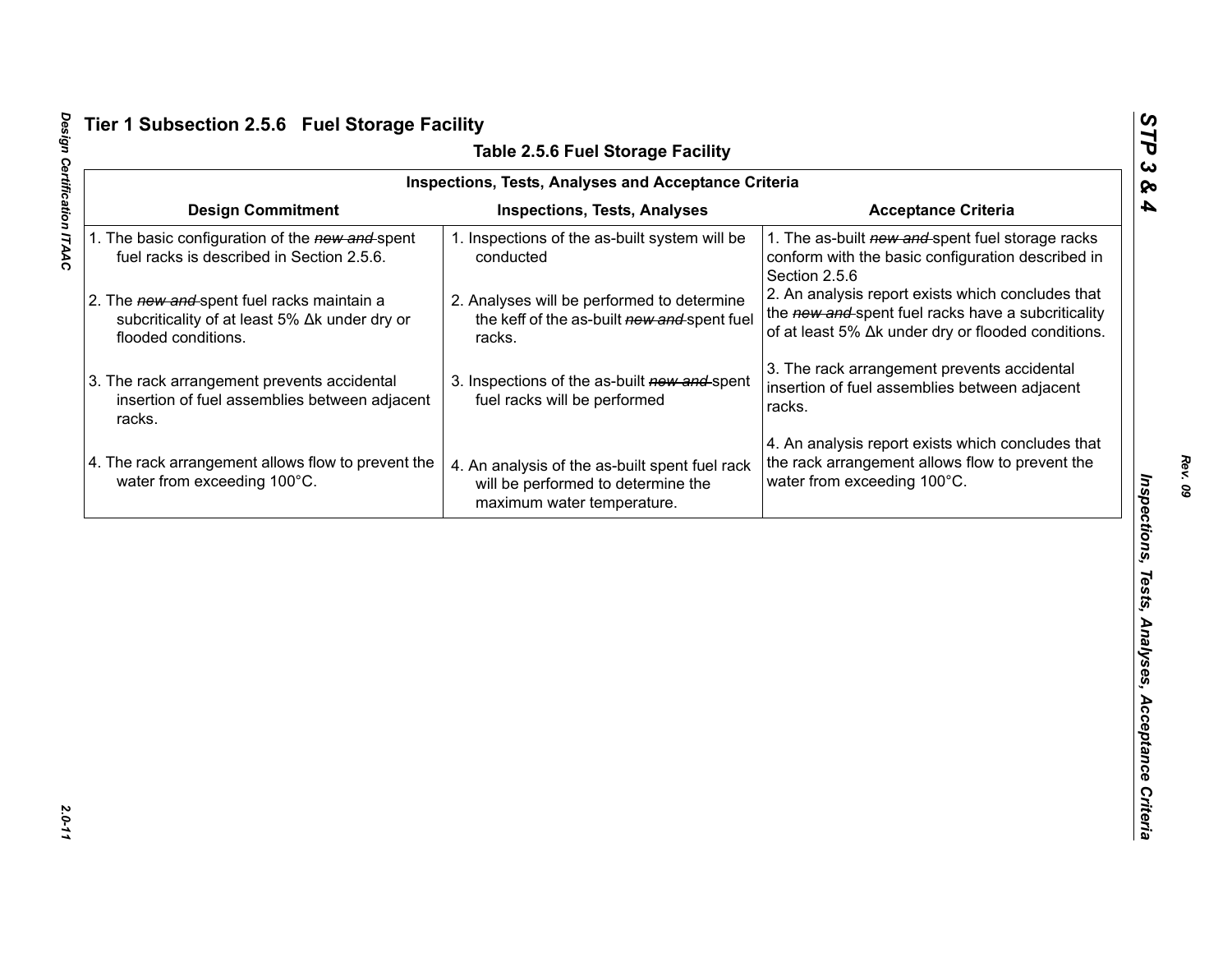| <b>Design Commitment</b><br><b>Inspections, Tests, Analyses</b><br><b>Acceptance Criteria</b><br>The equipment comprising the Multiplexing<br>Inspection of the as-built EMS and NEMS<br>The as-built EMS and NEMS conform-<br>$1_{-}$<br>1.<br>System providing the ECFs and NECFs is<br>equipment implementing the ECFs and<br>defined in Section 2.7.5.<br>the NECFs will be conducted.<br>Section 2.7.5.<br><b>EMS The ECFs uses use a deterministic</b><br>Tests of the <b>EMS ECFs</b> communications<br>2.<br>2.<br>communications <b>protocol-protocols</b> .<br>protocol-protocols will be conducted in a<br>communications <b>protocol-protocols</b> .<br>test facility.<br>3 <sub>1</sub><br>Data communications from EMS equipment<br>Tests on the <i>EMS</i> ECFs <i>data communications</i><br><b>EMS communications Equipment</b><br>3.<br>implementing the ECFs to non-safety-<br>will be conducted in a test facility.<br>related systems or devices uses use an<br>isolating transmission medium and buffering<br>non-safety-related systems or devices. | equipment implementing the ECFs and<br>NECFs conforms with the description in<br><b>EMS The ECFs uses use a deterministic</b><br>implementing the ECFs only permits data<br>transfer from the <b>EMS</b> safety-related to the<br>devices. Data cannot be transmitted from<br>Control or timing signals are not exchanged<br>the non-safety-related side to EMS-<br>between <b>EMS</b> safety-related and non-<br>safety-related systems or devices.<br>equipment implementing the ECFs. | <b>Inspections, Tests, Analyses and Acceptance Criteria</b> |  |
|----------------------------------------------------------------------------------------------------------------------------------------------------------------------------------------------------------------------------------------------------------------------------------------------------------------------------------------------------------------------------------------------------------------------------------------------------------------------------------------------------------------------------------------------------------------------------------------------------------------------------------------------------------------------------------------------------------------------------------------------------------------------------------------------------------------------------------------------------------------------------------------------------------------------------------------------------------------------------------------------------------------------------------------------------------------------------|------------------------------------------------------------------------------------------------------------------------------------------------------------------------------------------------------------------------------------------------------------------------------------------------------------------------------------------------------------------------------------------------------------------------------------------------------------------------------------------|-------------------------------------------------------------|--|
| $1_{\cdot}$<br>2.<br>3.                                                                                                                                                                                                                                                                                                                                                                                                                                                                                                                                                                                                                                                                                                                                                                                                                                                                                                                                                                                                                                                    |                                                                                                                                                                                                                                                                                                                                                                                                                                                                                          |                                                             |  |
|                                                                                                                                                                                                                                                                                                                                                                                                                                                                                                                                                                                                                                                                                                                                                                                                                                                                                                                                                                                                                                                                            |                                                                                                                                                                                                                                                                                                                                                                                                                                                                                          |                                                             |  |
|                                                                                                                                                                                                                                                                                                                                                                                                                                                                                                                                                                                                                                                                                                                                                                                                                                                                                                                                                                                                                                                                            |                                                                                                                                                                                                                                                                                                                                                                                                                                                                                          |                                                             |  |
|                                                                                                                                                                                                                                                                                                                                                                                                                                                                                                                                                                                                                                                                                                                                                                                                                                                                                                                                                                                                                                                                            |                                                                                                                                                                                                                                                                                                                                                                                                                                                                                          |                                                             |  |
|                                                                                                                                                                                                                                                                                                                                                                                                                                                                                                                                                                                                                                                                                                                                                                                                                                                                                                                                                                                                                                                                            |                                                                                                                                                                                                                                                                                                                                                                                                                                                                                          |                                                             |  |
|                                                                                                                                                                                                                                                                                                                                                                                                                                                                                                                                                                                                                                                                                                                                                                                                                                                                                                                                                                                                                                                                            |                                                                                                                                                                                                                                                                                                                                                                                                                                                                                          |                                                             |  |
|                                                                                                                                                                                                                                                                                                                                                                                                                                                                                                                                                                                                                                                                                                                                                                                                                                                                                                                                                                                                                                                                            |                                                                                                                                                                                                                                                                                                                                                                                                                                                                                          |                                                             |  |

*STP 3 & 4*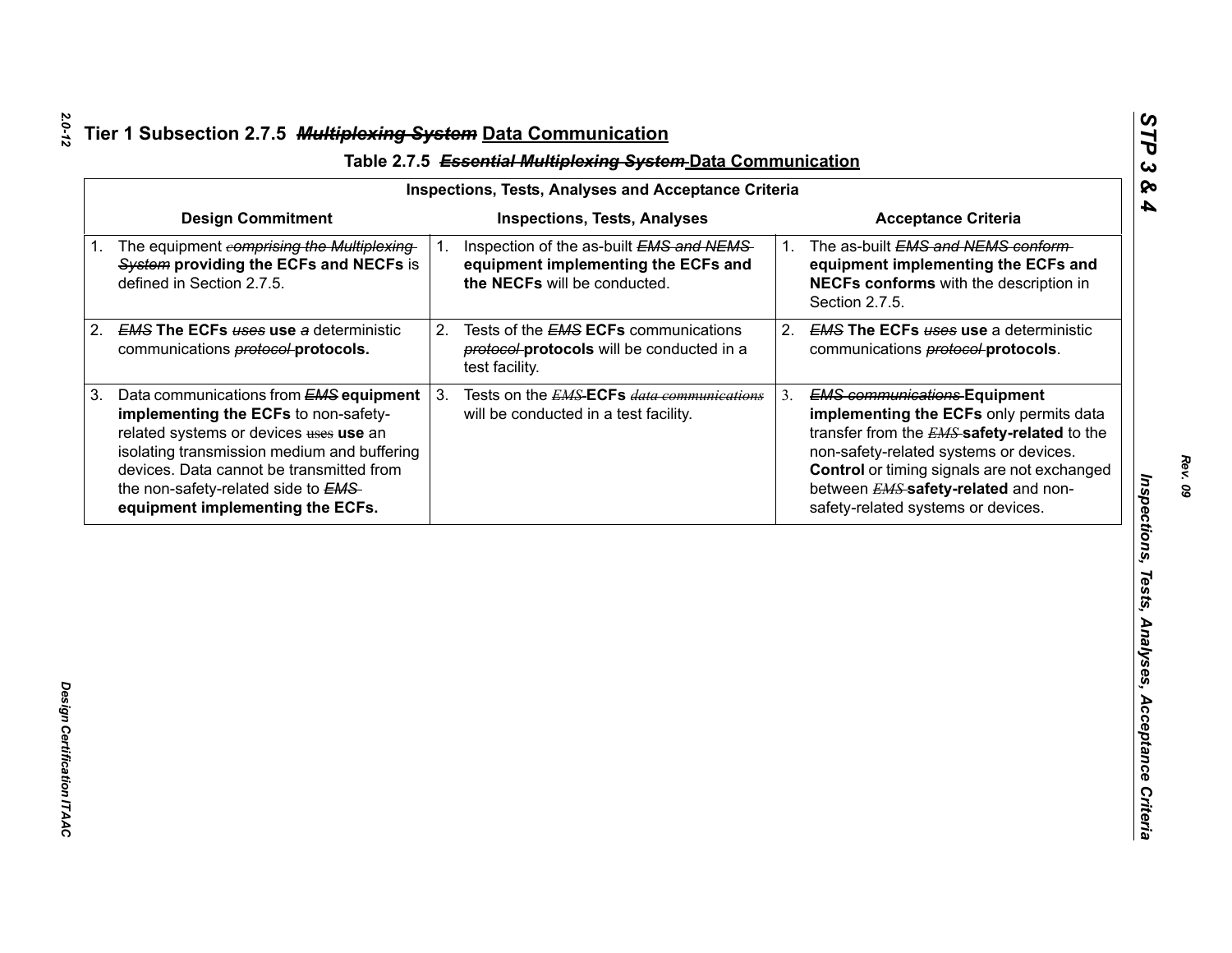$2.0 - 13$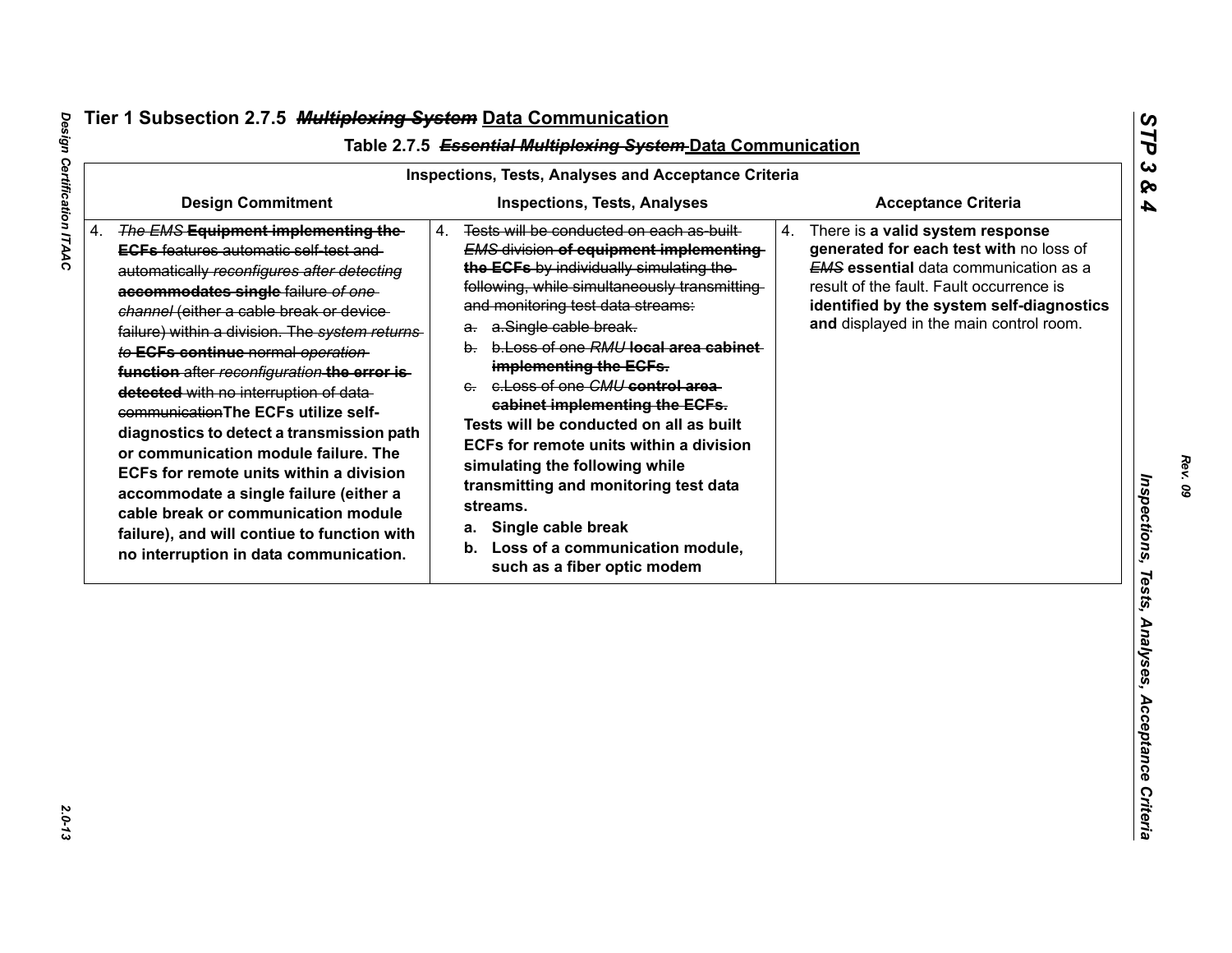|    | <b>Inspections, Tests, Analyses and Acceptance Criteria</b>                                                                                                                                                                                                                                                               |    |                                                                                                                                                                                                                                                                       |                |                                                                                                                                                                                                                                                                                                                                                                                                   |  |  |
|----|---------------------------------------------------------------------------------------------------------------------------------------------------------------------------------------------------------------------------------------------------------------------------------------------------------------------------|----|-----------------------------------------------------------------------------------------------------------------------------------------------------------------------------------------------------------------------------------------------------------------------|----------------|---------------------------------------------------------------------------------------------------------------------------------------------------------------------------------------------------------------------------------------------------------------------------------------------------------------------------------------------------------------------------------------------------|--|--|
|    | <b>Design Commitment</b>                                                                                                                                                                                                                                                                                                  |    | <b>Inspections, Tests, Analyses</b>                                                                                                                                                                                                                                   |                | <b>Acceptance Criteria</b>                                                                                                                                                                                                                                                                                                                                                                        |  |  |
|    | Loss of data communications in a division of<br><b>EMS equipment implementing the ECFs</b><br>does not cause transient or erroneous data<br>to occur at system outputs.                                                                                                                                                   | 5. | Tests will be performed in one division of<br><b>EMS equipment implementing the ECFs</b><br>at a time. While simulated input signals are<br>being transmitted cable segments in<br>redundant paths will be disconnected and<br><b>EMS the ECFs outputs monitored.</b> | 5 <sub>1</sub> | Data communication is lost without<br>generation of transient or erroneous signals.                                                                                                                                                                                                                                                                                                               |  |  |
| 6. | Each of four EMS divisions of equipment<br>implementing the ECFs is powered from its<br>respective division's uniterruptible Class<br>1E DC division vital AC power. In the EMS<br>For the ECFs, independence is provided<br>between Class 1E divisions, and between<br>Class 1E divisions and non-Class 1E<br>equipment. | 6. | Tests will be performed on EMS<br>a.<br>equipment implementing the ECFs by<br>providing a test signal in only one Class<br>1E division at a time.<br>Inspection of the as-installed Class 1E<br>b.<br>divisions in the EMS will be performed.                         | 6.             | The test signal exists only in the Class<br>a.<br>1E division under test in the EMS<br>equipment implementing the ECFs.<br>In the EMS For equipment<br>b.<br>implementing the ECFs, physical<br>separation or electrical isolation exists<br>between Class 1E divisions. Physical<br>separation or electrical isolation exists<br>between these Class 1E divisions and<br>non-Class 1E equipment. |  |  |
| 7. | Main control room alarms and displays<br>provided for the <b>EMS ECFs</b> are as defined<br>in Section 2.7.5.                                                                                                                                                                                                             | 7. | Inspections will be performed on the main<br>control room alarms and displays for the<br><b>EMS ECFs.</b>                                                                                                                                                             | 7.             | Alarms and displays exist or can be<br>retrieved in the main control room as defined<br>in Section 2.7.5.                                                                                                                                                                                                                                                                                         |  |  |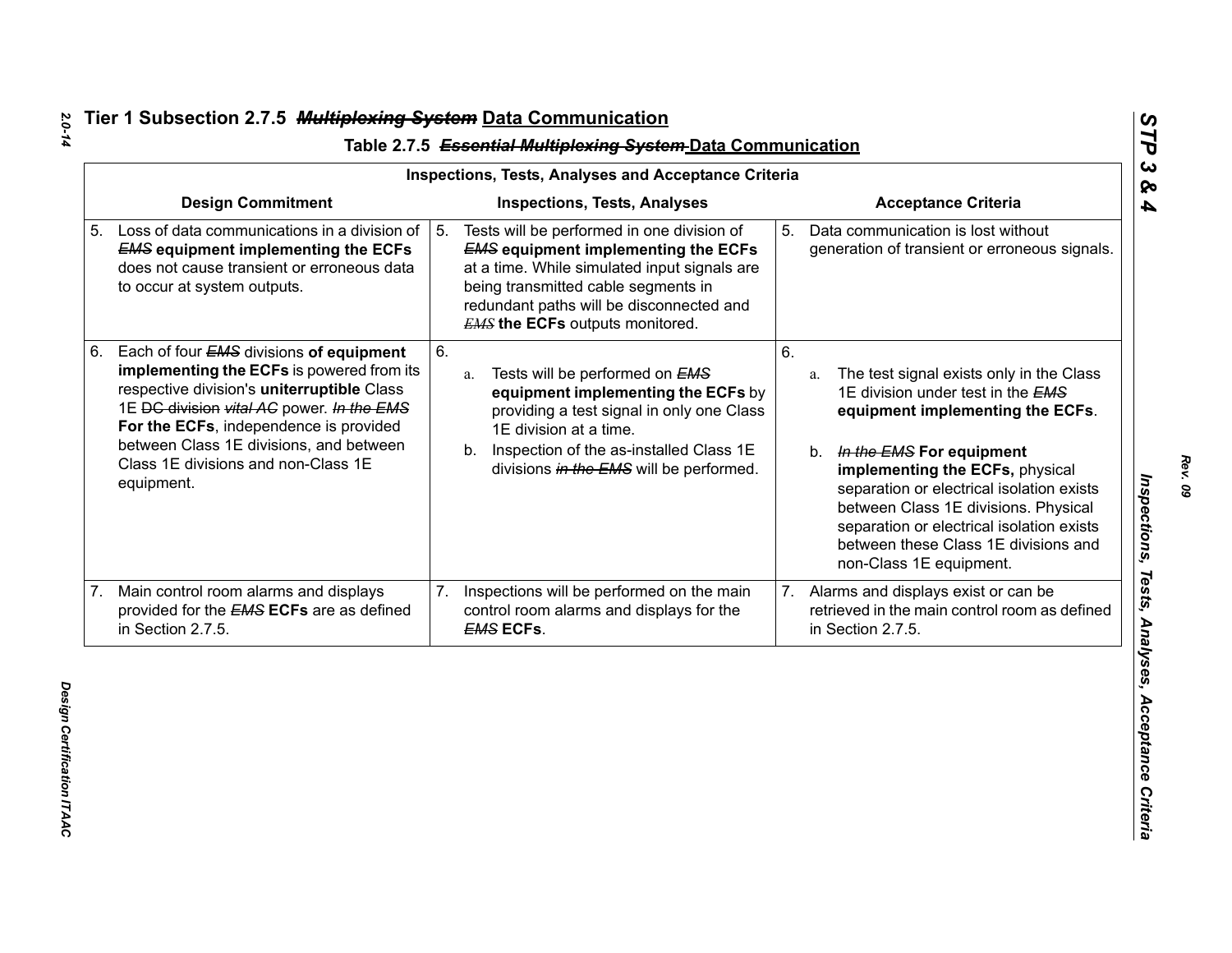|                                                                                                                                                                                                               | <b>Inspections, Tests, Analyses and Acceptance Criteria</b>                                                                                      |                            |                                                                                                                                                                                                                                                                                                                                |
|---------------------------------------------------------------------------------------------------------------------------------------------------------------------------------------------------------------|--------------------------------------------------------------------------------------------------------------------------------------------------|----------------------------|--------------------------------------------------------------------------------------------------------------------------------------------------------------------------------------------------------------------------------------------------------------------------------------------------------------------------------|
| <b>Design Commitment</b>                                                                                                                                                                                      | <b>Inspections, Tests, Analyses</b>                                                                                                              | <b>Acceptance Criteria</b> |                                                                                                                                                                                                                                                                                                                                |
| 11. EPD System interrupting devices (circuit<br>breakers and fuses) are coordinated to the<br>maximum extent possible, so that the<br>circuit interrupter closest to the fault opens<br>before other devices. | 11. Analyses for the as-built EPD System to<br>determine circuit interrupting device<br>coordination will be performed.                          |                            | 11. Analyses for the as-built EPD System exist<br>and conclude that, to the maximum extent<br>possible, the analyzed circuit interrupter<br>closest to the fault will open before other<br>devices. For instances where coordination<br>cannot be practically achieved, the analysis<br>will justify the lack of coordination. |
| 22. The EPD System supplies an operating<br>voltage at the terminals of the Class 1E<br>utilization equipment that is within the<br>utilization equipment's voltage tolerance<br>limits.                      | $\overline{22}$ .<br>Analyses for the as-built EPD System<br>a.<br>to determine voltage drops will be<br>performed.                              | 22.                        | a. Analyses for the as-built EPD System<br>exist and conclude that the analyzed<br>operating voltage supplied at the<br>terminals of the Class 1E utilization<br>equipment is within the utilization<br>equipment's voltage tolerance limits, as<br>determined by their nameplate ratings.                                     |
|                                                                                                                                                                                                               | b. Tests of the as-built Class 1E EPD<br>System will be conducted by operating<br>connected Class 1E loads at their<br>analyzed minimum voltage. |                            | b. Connected Class 1E loads operate at<br>their analyzed minimum voltage, as-<br>determined by the voltage drop-<br>analyses.                                                                                                                                                                                                  |
|                                                                                                                                                                                                               | b. Type tests at manufacturer's shop<br>will be performed for the operating<br>voltage range of the Class 1E<br>electrical equipment.            |                            | b. Manufacturer's type test reports<br>exist and conclude that the<br>operating range is within the tested<br>voltage range for the Class 1E<br>electrical equipment.                                                                                                                                                          |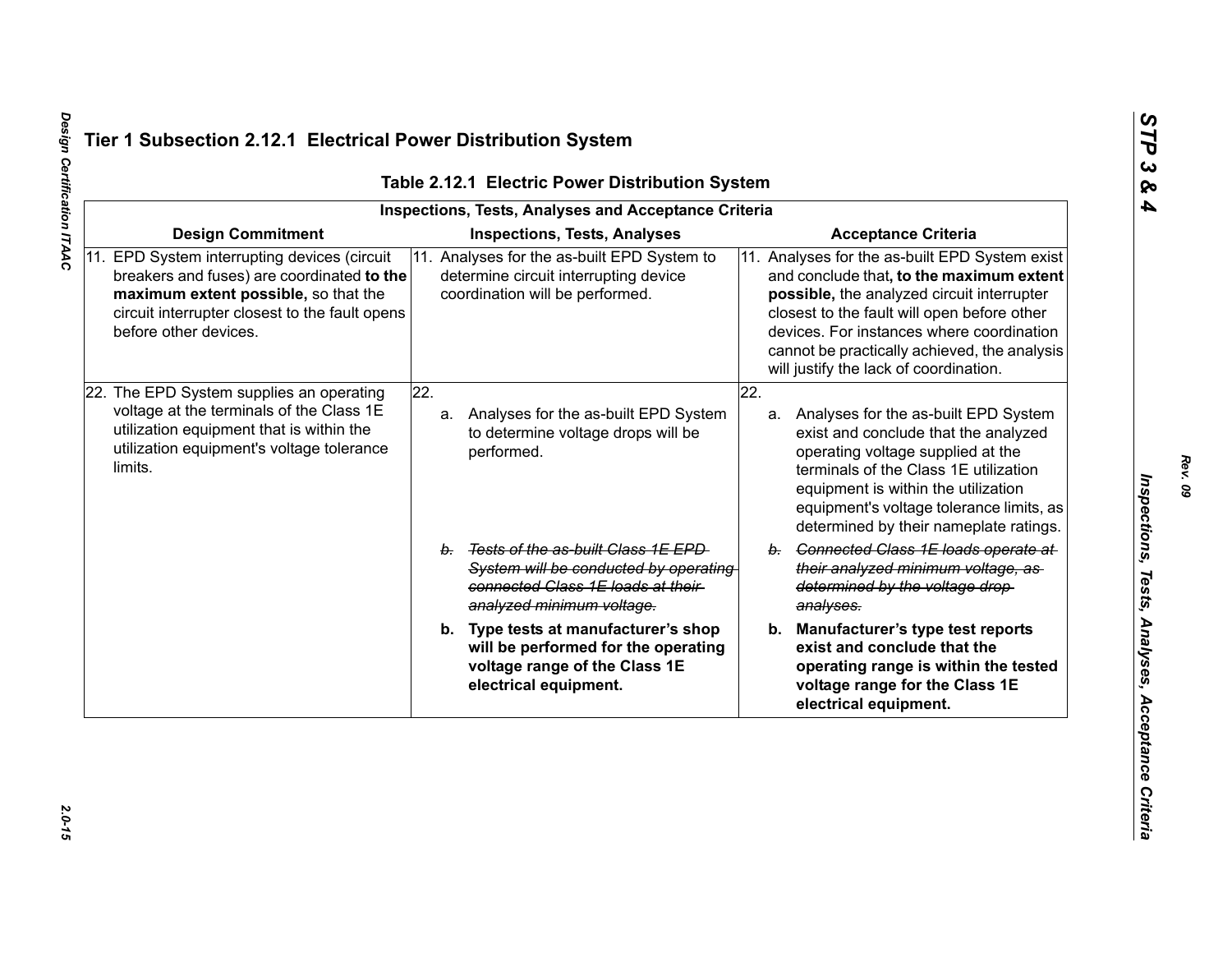| Table 2.12.1 Electric Power Distribution System   |                                                                                                                                                                                                                                                                                             |
|---------------------------------------------------|---------------------------------------------------------------------------------------------------------------------------------------------------------------------------------------------------------------------------------------------------------------------------------------------|
|                                                   |                                                                                                                                                                                                                                                                                             |
|                                                   | <b>Acceptance Criteria</b>                                                                                                                                                                                                                                                                  |
| conducted of the as-built Class 1E<br>EPD System. | The test voltages from<br>C.<br>preoperational test reports are<br>compared against system voltage<br>analysis of the as-built Class 1E EPD<br>system. The results of comparison<br>conclude that the available voltage<br>is within the operating range for the<br>as-installed equipment. |
|                                                   |                                                                                                                                                                                                                                                                                             |
|                                                   |                                                                                                                                                                                                                                                                                             |
|                                                   |                                                                                                                                                                                                                                                                                             |
|                                                   |                                                                                                                                                                                                                                                                                             |
|                                                   |                                                                                                                                                                                                                                                                                             |
|                                                   |                                                                                                                                                                                                                                                                                             |
|                                                   |                                                                                                                                                                                                                                                                                             |
|                                                   |                                                                                                                                                                                                                                                                                             |
|                                                   |                                                                                                                                                                                                                                                                                             |
|                                                   |                                                                                                                                                                                                                                                                                             |
|                                                   |                                                                                                                                                                                                                                                                                             |
|                                                   |                                                                                                                                                                                                                                                                                             |
| <b>Design Commitment</b>                          | <b>Inspections, Tests, Analyses and Acceptance Criteria</b><br><b>Inspections, Tests, Analyses</b><br>c. System preoperational tests will be                                                                                                                                                |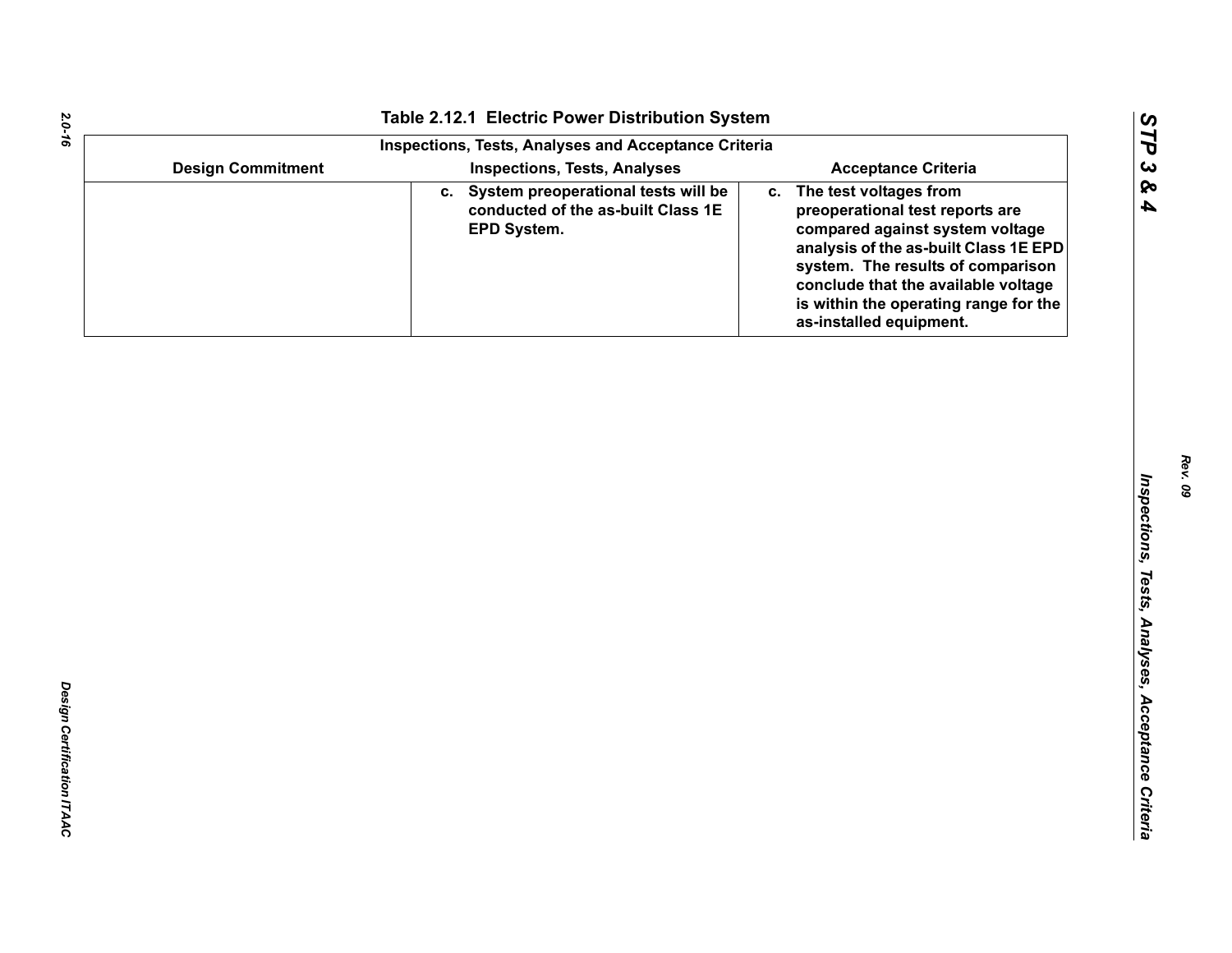| Table 2.12.12 Direct Current Power Supply |                                                                                                                                                                                                                                                      |                                                                                                                                                           |                                                                                                                                                                                                                                                                                                                                                                                                  |  |  |
|-------------------------------------------|------------------------------------------------------------------------------------------------------------------------------------------------------------------------------------------------------------------------------------------------------|-----------------------------------------------------------------------------------------------------------------------------------------------------------|--------------------------------------------------------------------------------------------------------------------------------------------------------------------------------------------------------------------------------------------------------------------------------------------------------------------------------------------------------------------------------------------------|--|--|
|                                           |                                                                                                                                                                                                                                                      | Inspections, Tests, Analyses and Acceptance Criteria                                                                                                      |                                                                                                                                                                                                                                                                                                                                                                                                  |  |  |
|                                           | <b>Design Commitment</b>                                                                                                                                                                                                                             | <b>Inspections, Tests, Analyses</b>                                                                                                                       | <b>Acceptance Criteria</b>                                                                                                                                                                                                                                                                                                                                                                       |  |  |
|                                           | Class 1E DC electrical distribution<br>system circuit interrupting devices (circuit<br>breakers and fuses) are coordinated to<br>the maximum extent possible, so that<br>the circuit interrupter closest to the fault<br>opens before other devices. | 8. Analyses for the as-built Class 1E DC<br>electrical distribution system to<br>determine circuit interrupting device<br>coordination will be performed. | 8. Analyses for the as-built Class 1E DC<br>electrical distribution system circuit<br>interrupting devices exist and conclude<br>that, to the maximum extent possible,<br>the analyzed circuit interrupter closest to<br>the fault will open before other devices.<br>For instances where coordination cannot<br>be practically achieved, the analysis will<br>justify the lack of coordination. |  |  |
|                                           |                                                                                                                                                                                                                                                      |                                                                                                                                                           |                                                                                                                                                                                                                                                                                                                                                                                                  |  |  |
|                                           |                                                                                                                                                                                                                                                      |                                                                                                                                                           |                                                                                                                                                                                                                                                                                                                                                                                                  |  |  |
|                                           |                                                                                                                                                                                                                                                      |                                                                                                                                                           |                                                                                                                                                                                                                                                                                                                                                                                                  |  |  |
|                                           |                                                                                                                                                                                                                                                      |                                                                                                                                                           |                                                                                                                                                                                                                                                                                                                                                                                                  |  |  |
|                                           |                                                                                                                                                                                                                                                      |                                                                                                                                                           |                                                                                                                                                                                                                                                                                                                                                                                                  |  |  |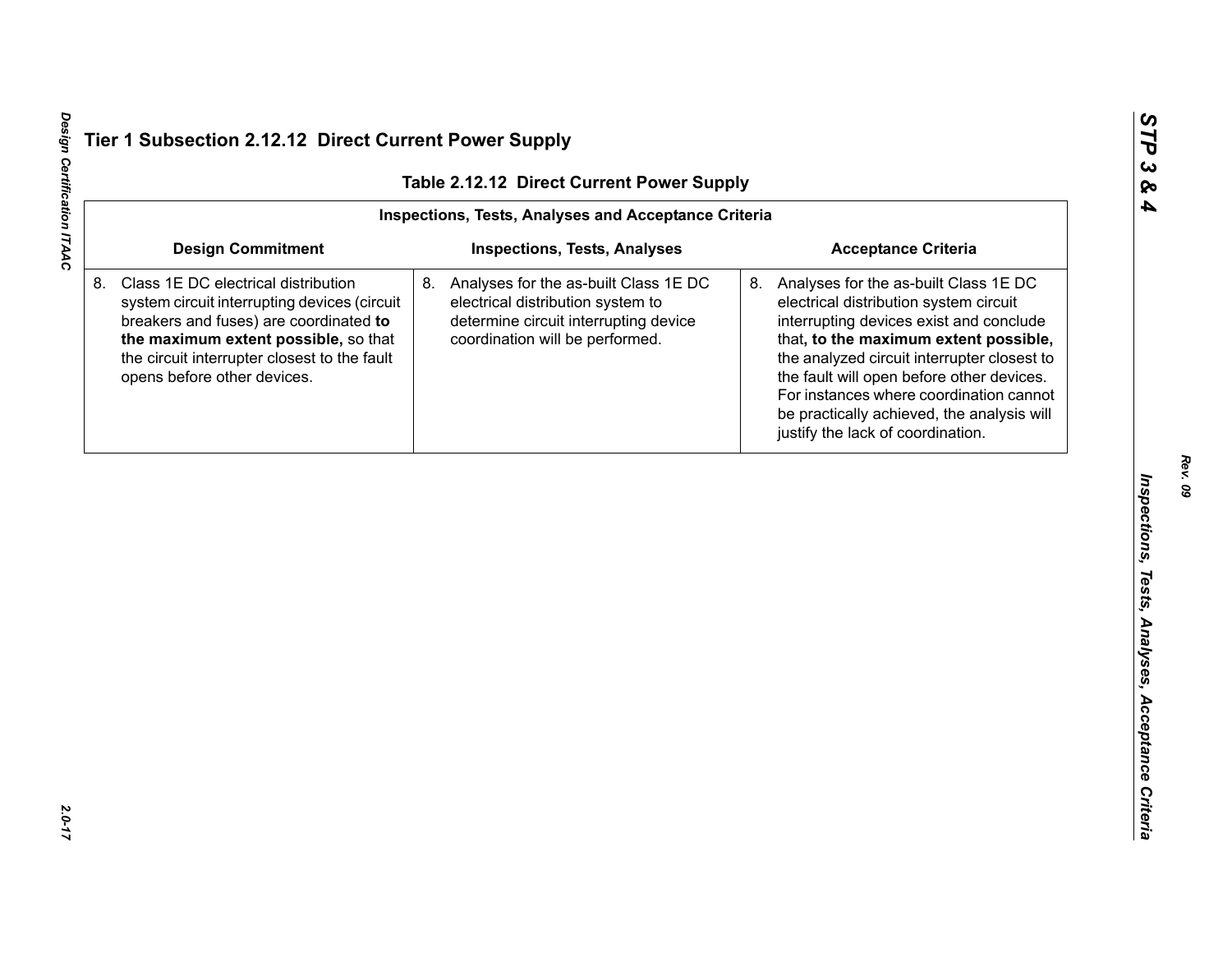|                                                                                                                                                                                                                          | <b>Inspections, Tests, Analyses and Acceptance Criteria</b>                                                                                                                                                                                                |                                                                                                                                                                                                                                                                                                                                         |  |  |  |
|--------------------------------------------------------------------------------------------------------------------------------------------------------------------------------------------------------------------------|------------------------------------------------------------------------------------------------------------------------------------------------------------------------------------------------------------------------------------------------------------|-----------------------------------------------------------------------------------------------------------------------------------------------------------------------------------------------------------------------------------------------------------------------------------------------------------------------------------------|--|--|--|
| <b>Design Commitment</b>                                                                                                                                                                                                 | <b>Inspections, Tests, Analyses</b>                                                                                                                                                                                                                        | <b>Acceptance Criteria</b>                                                                                                                                                                                                                                                                                                              |  |  |  |
| 11. The Class 1E DC electrical distribution<br>system supplies an operating voltage at<br>the terminals of the Class 1E utilization<br>equipment that is within the utilization<br>equipment's voltage tolerance limits. | $\overline{11}$ .<br>a. Analyses for the as-built Class 1E DC<br>electrical distribution system to<br>determine system voltage drops will<br>be performed.                                                                                                 | 11.<br>a. Analyses for the as-built Class 1E DC<br>electrical distribution system exist and<br>conclude that the analyzed operating<br>voltage supplied at the terminals of<br>the Class 1E utilization equipment is<br>within the utilization equipment's<br>voltage tolerance limits, as<br>determined by their nameplate<br>ratings. |  |  |  |
|                                                                                                                                                                                                                          | b. Tests of the as-built Class 1E DC<br>system will be conducted by operating<br>connected Class 1E loads at less than<br>or equal to the minimum allowable<br>battery voltage and at greater than or<br>equal to the maximum battery<br>charging voltage. | b. Connected as-built Class 1E loads<br>operate at less than or equal to the<br>minimum allowable battery voltage<br>and at greater than or equal to the<br>maximum battery charging voltage.                                                                                                                                           |  |  |  |
|                                                                                                                                                                                                                          | b. Type tests at manufacturer's shop<br>will be performed for the operating<br>voltage range of the Class 1E DC<br>electrical equipment.                                                                                                                   | <b>Manufacturer's type test reports</b><br>b.<br>exist and conclude that the<br>operating range is within the tested<br>voltage range for the Class 1E DC<br>electrical equipment.                                                                                                                                                      |  |  |  |
|                                                                                                                                                                                                                          | c. System preoperational tests will be<br>conducted on the as-built Class 1E<br>DC system.                                                                                                                                                                 | c. The test voltages from<br>preoperational test reports are<br>compared against system voltage<br>analysis of the as-built Class 1E<br>EPD system. The results of<br>comparison conclude that the<br>available voltage is within the<br>operating range for the as-installed<br>DC equipment.                                          |  |  |  |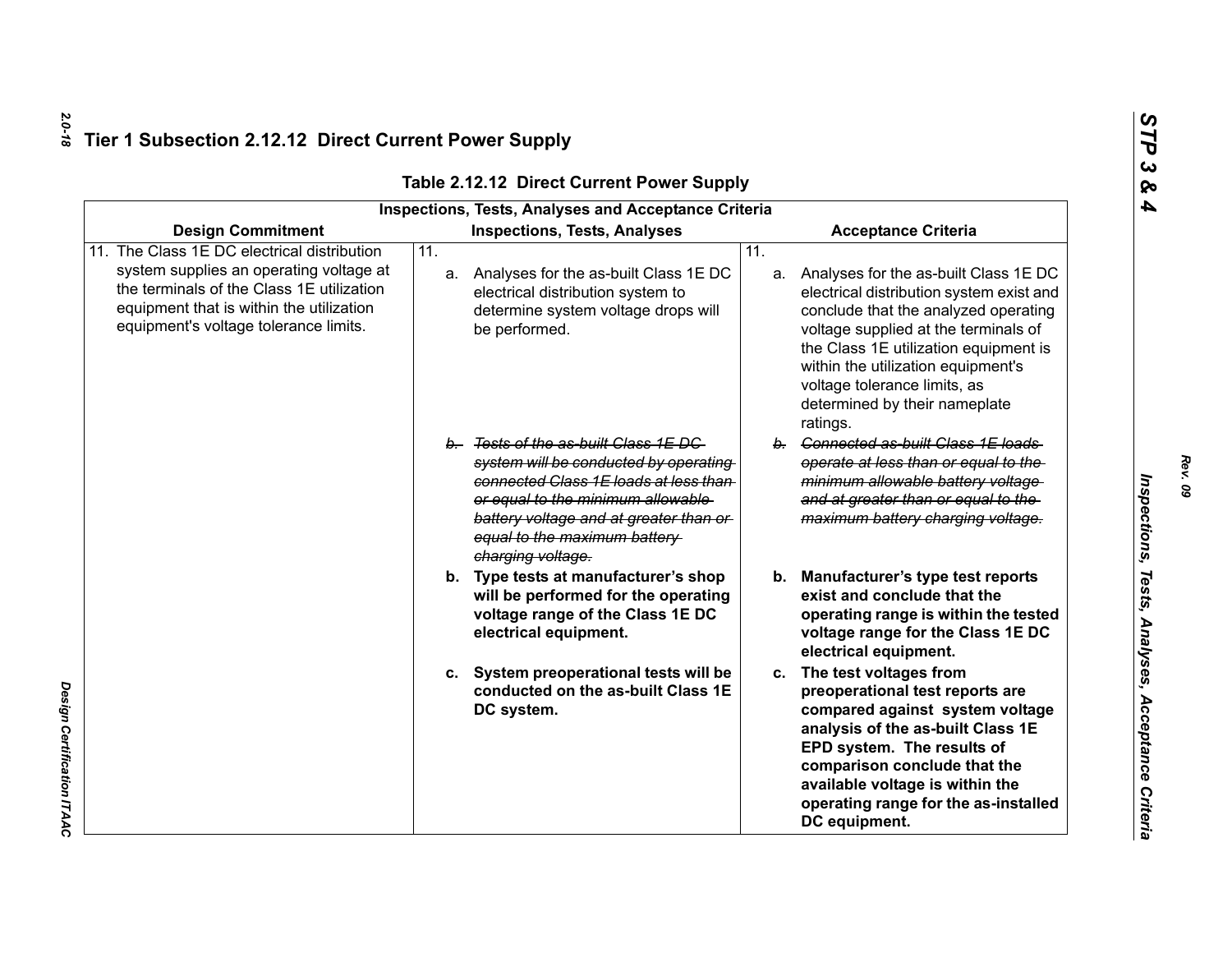| Table 2.12.14 Vital AC Power Supply<br><b>Inspections, Tests, Analyses and Acceptance Criteria</b>                                                                                                                                          |                                                                                                                                              |                                                                                                                                                                                                                                                                                                                                                                                                                                           |  |  |
|---------------------------------------------------------------------------------------------------------------------------------------------------------------------------------------------------------------------------------------------|----------------------------------------------------------------------------------------------------------------------------------------------|-------------------------------------------------------------------------------------------------------------------------------------------------------------------------------------------------------------------------------------------------------------------------------------------------------------------------------------------------------------------------------------------------------------------------------------------|--|--|
|                                                                                                                                                                                                                                             |                                                                                                                                              |                                                                                                                                                                                                                                                                                                                                                                                                                                           |  |  |
| 10. Class 1E Vital AC Power Supply system<br>interrupting devices (circuit breakers and<br>fuses) are coordinated to the maximum<br>extent possible, so that the circuit<br>interrupter closest to the fault opens<br>before other devices. | 10. Analyses for the as-built Class 1E<br>distribution system to determine circuit<br>interrupting device coordination will be<br>performed. | 10. Analyses for the as-built Class 1E Vital<br>AC Power Supply system circuit<br>interrupting devices (circuit breakers and<br>fuses) coordination exist and conclude<br>that, to the maximum extent possible,<br>the analyzed circuit interrupter closest to<br>the fault will open before other devices.<br>For instances where coordination cannot<br>be practically achieved, the analysis will<br>justify the lack of coordination. |  |  |
|                                                                                                                                                                                                                                             |                                                                                                                                              |                                                                                                                                                                                                                                                                                                                                                                                                                                           |  |  |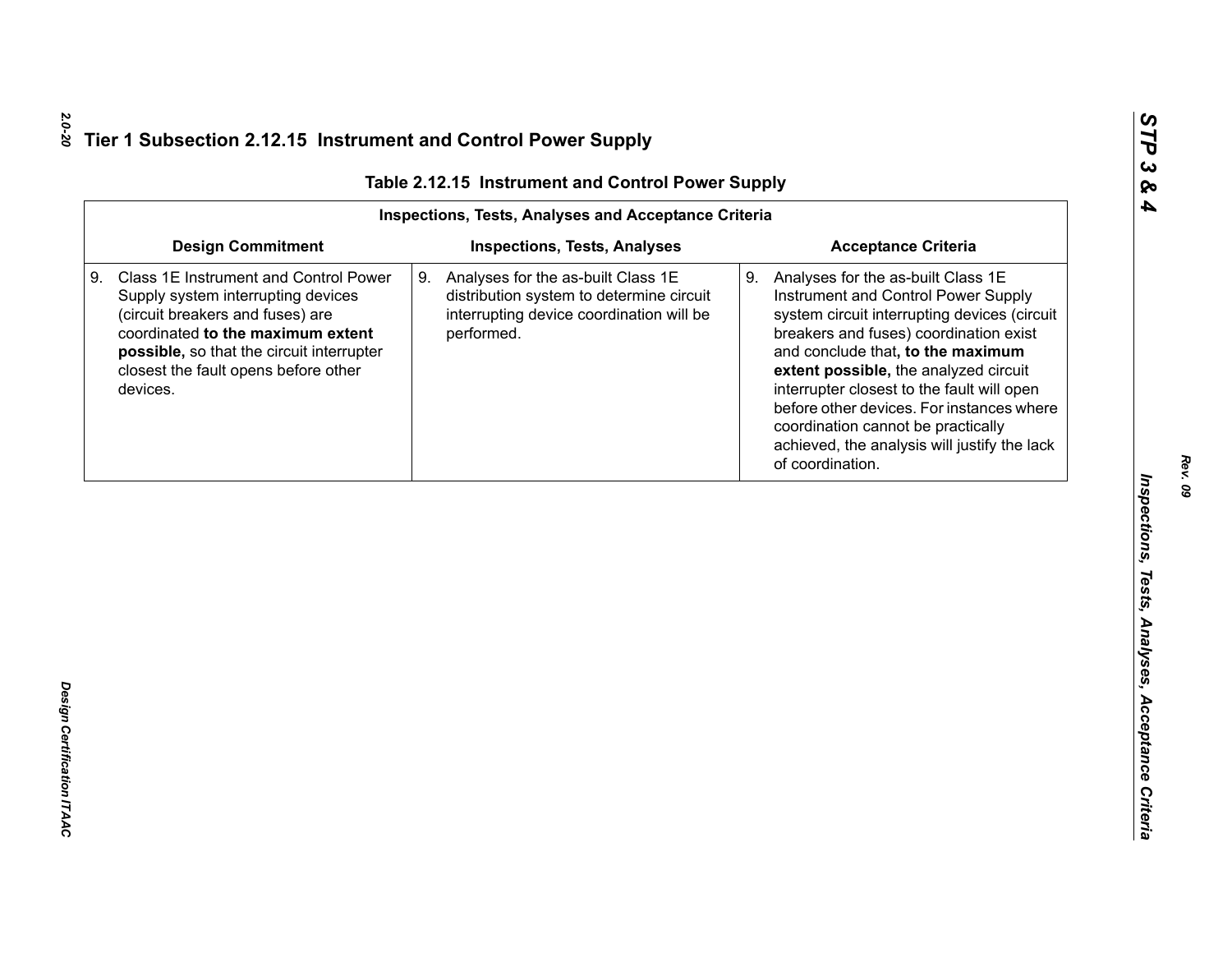|       | <b>Design Commitment</b>                                                                                                                                                                                                                                 |                   | <b>Inspections, Tests, Analyses and Acceptance</b><br>Criteria<br><b>Inspections, Tests, Analyses</b>                                                                                                       |       | <b>Acceptance Criteria</b>                                                                                                                                                                                                                                                                                                    |
|-------|----------------------------------------------------------------------------------------------------------------------------------------------------------------------------------------------------------------------------------------------------------|-------------------|-------------------------------------------------------------------------------------------------------------------------------------------------------------------------------------------------------------|-------|-------------------------------------------------------------------------------------------------------------------------------------------------------------------------------------------------------------------------------------------------------------------------------------------------------------------------------|
|       | 1. The basic configuration for the FCS is as shown<br><del>on Figure 2.14.8.</del>                                                                                                                                                                       |                   | Inspections of the as-built system will be<br>conducted.                                                                                                                                                    |       | The as-built FCS conforms with the basic-<br>configuration shown on Figure 2.14.8.                                                                                                                                                                                                                                            |
| $2 -$ | The ASME Code components of the FCS retain<br>their pressure boundary integrity under internal-<br>pressures that will be experienced during service.                                                                                                    | $2 -$             | A pressure test will be conducted on those Code<br>components of the FCS required to be pressure<br>tested by the ASME code.                                                                                | $2 -$ | The results of the pressure test of the ASME code<br>components of the FCS conform with the<br>requirements in the ASME Code, Section III.                                                                                                                                                                                    |
|       | 3. Each of the two FCS divisions is powered from<br>the respective Class 1E division as shown on-<br>Figure 2.14.8. In the FCS, independence is<br>provided between Class 1E divisions, and<br>between Class 1E divisions and non-Class 1E<br>equipment. | 3.                | Tests will be performed in the FCS by<br>a-<br>providing a test signal in only one Class 1E<br>division at a time.<br>b. Inspection of the as-installed Class 1E<br>divisions in the FCS will be performed. | З.    | The test signal exists only in the Class 1E<br>a-<br>division under test in the FCS.<br>b. Physical separation or electrical isolation<br>exists between Class 1E divisions in the<br><b>FCS. Physical separation or electrical</b><br>isolation exists between Class 1E divisions.<br>and non-Class 1E equipment in the FCS. |
|       | Each mechanical division of the FCS (Divisions B,<br>$4 -$<br>C) is physically separated from the other-<br>divisions.                                                                                                                                   | $^{4-}$           | Inspections of the as-built FCS will be conducted.                                                                                                                                                          |       | Each mechanical division of the FCS is physically<br>separated from the other mechanical divisions of<br>FCS by structural and/or fire barriers.                                                                                                                                                                              |
| 5.    | Main control room displays and controls provided<br>for the FCS are as defined in Section 2.14.8.                                                                                                                                                        | $5-$              | Inspections will be performed on the main control-<br>room displays and controls for the FCS.                                                                                                               | $5-$  | Displays and controls exist or can be retrieved in<br>the main control room as defined in Section-<br><del>2.14.8.</del>                                                                                                                                                                                                      |
|       | 6. RSS display and control provided for the FCS are<br>as defined in Section 2.14.8.                                                                                                                                                                     | $6-$              | Inspections will be performed on the RSS display-<br>and control for the FCS.                                                                                                                               | $6-$  | Display and control exists on the RSS as defined<br>in Section 2.14.8.                                                                                                                                                                                                                                                        |
|       | -MOVs designated in Section 2.14.8 as having an-<br>active safety-related function open and close-<br>under differential pressure and fluid flow and<br>temperature conditions.                                                                          | $\mathcal{Z}_{-}$ | Tests of installed valves for both opening and<br>closing will be conducted under preoperational-<br>differential pressure, fluid flow, and temperature<br>conditions.                                      | $7 -$ | Upon receipt of the actuating signal, each MOV-<br>both opens and closes, depending on the valve's<br>safety function.                                                                                                                                                                                                        |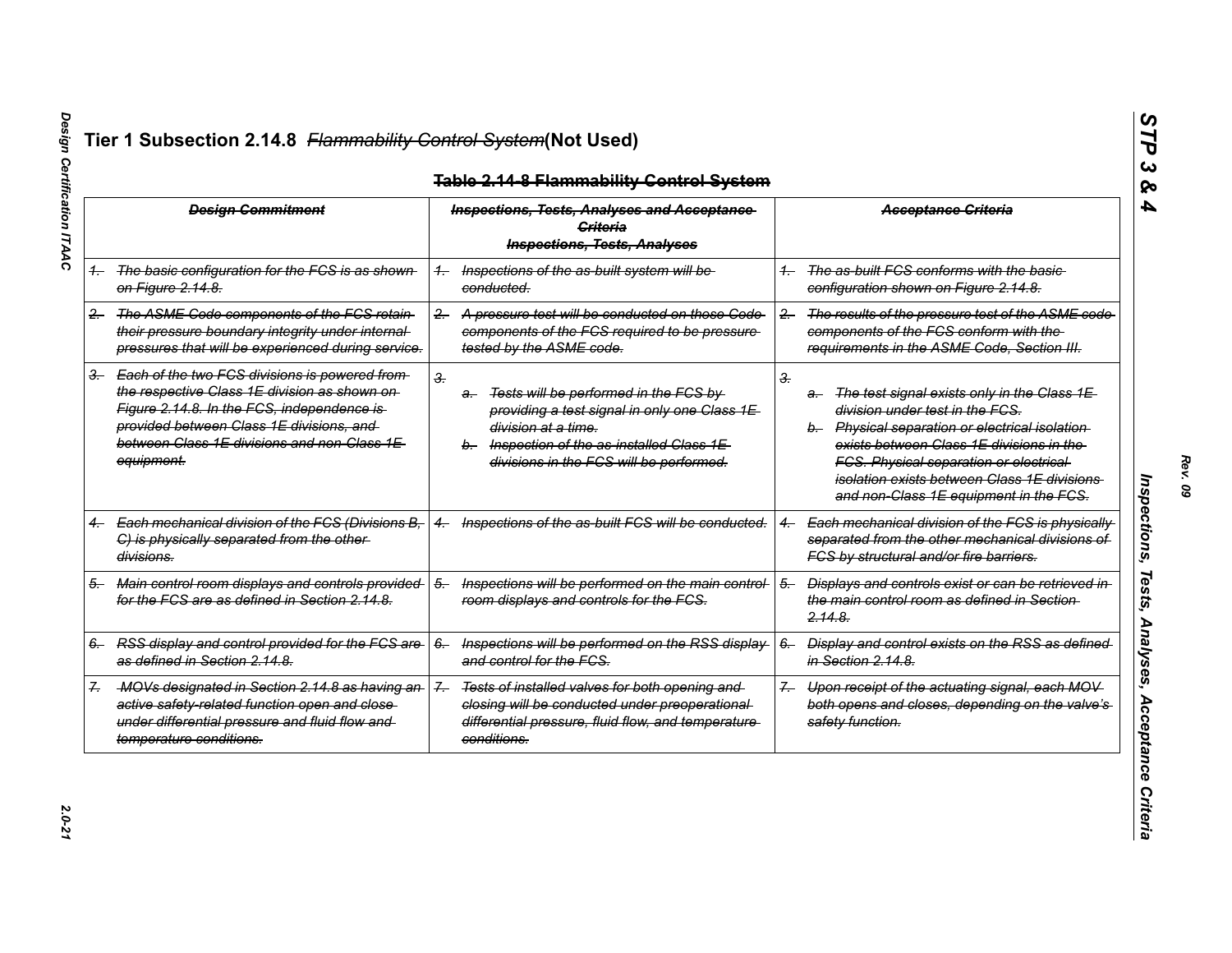|    | <b>Design Commitment</b>                                                                                                                                                   |      | <b>Inspections, Tests, Analyses and Acceptance</b><br>Criteria<br><b>Inspections, Tests, Analyses</b>                                                             |      | <b>Acceptance Criteria</b>                                                                                                                                                |
|----|----------------------------------------------------------------------------------------------------------------------------------------------------------------------------|------|-------------------------------------------------------------------------------------------------------------------------------------------------------------------|------|---------------------------------------------------------------------------------------------------------------------------------------------------------------------------|
|    | 8. CVs designated in Section 2.14.8 as having an-<br>active safety-related function open and close-<br>under system pressure, fluid flow, and<br>temperature conditions.   | $8-$ | Tests of installed valves for both opening and<br>closing will be conducted under preoperational-<br>system pressure, fluid flow, and temperature-<br>conditions. | $8-$ | Based on the direction of the differential pressure-<br>across the valve, each CV opens or closes<br>depending upon the valve's safety functions.                         |
| 9. | The pneumatic valves shown on Figure 2.14.8 fail-<br>close in the event of loss of pneumatic pressure-<br>or loss of electrical power to the valve actuating-<br>solenoid. | $9-$ | Tests will be conducted on the as-built FCS-<br>pneumatic valves.                                                                                                 | $9-$ | The pneumatic valves shown on Figure 2.14.8 fail-<br>close in the event of loss of pneumatic pressure-<br>or loss of electrical power to the valve actuating<br>solenoid. |
|    |                                                                                                                                                                            |      |                                                                                                                                                                   |      |                                                                                                                                                                           |
|    |                                                                                                                                                                            |      |                                                                                                                                                                   |      |                                                                                                                                                                           |
|    |                                                                                                                                                                            |      |                                                                                                                                                                   |      |                                                                                                                                                                           |
|    |                                                                                                                                                                            |      |                                                                                                                                                                   |      |                                                                                                                                                                           |
|    |                                                                                                                                                                            |      |                                                                                                                                                                   |      |                                                                                                                                                                           |
|    |                                                                                                                                                                            |      |                                                                                                                                                                   |      |                                                                                                                                                                           |
|    |                                                                                                                                                                            |      |                                                                                                                                                                   |      |                                                                                                                                                                           |
|    |                                                                                                                                                                            |      |                                                                                                                                                                   |      |                                                                                                                                                                           |

*STP 3 & 4*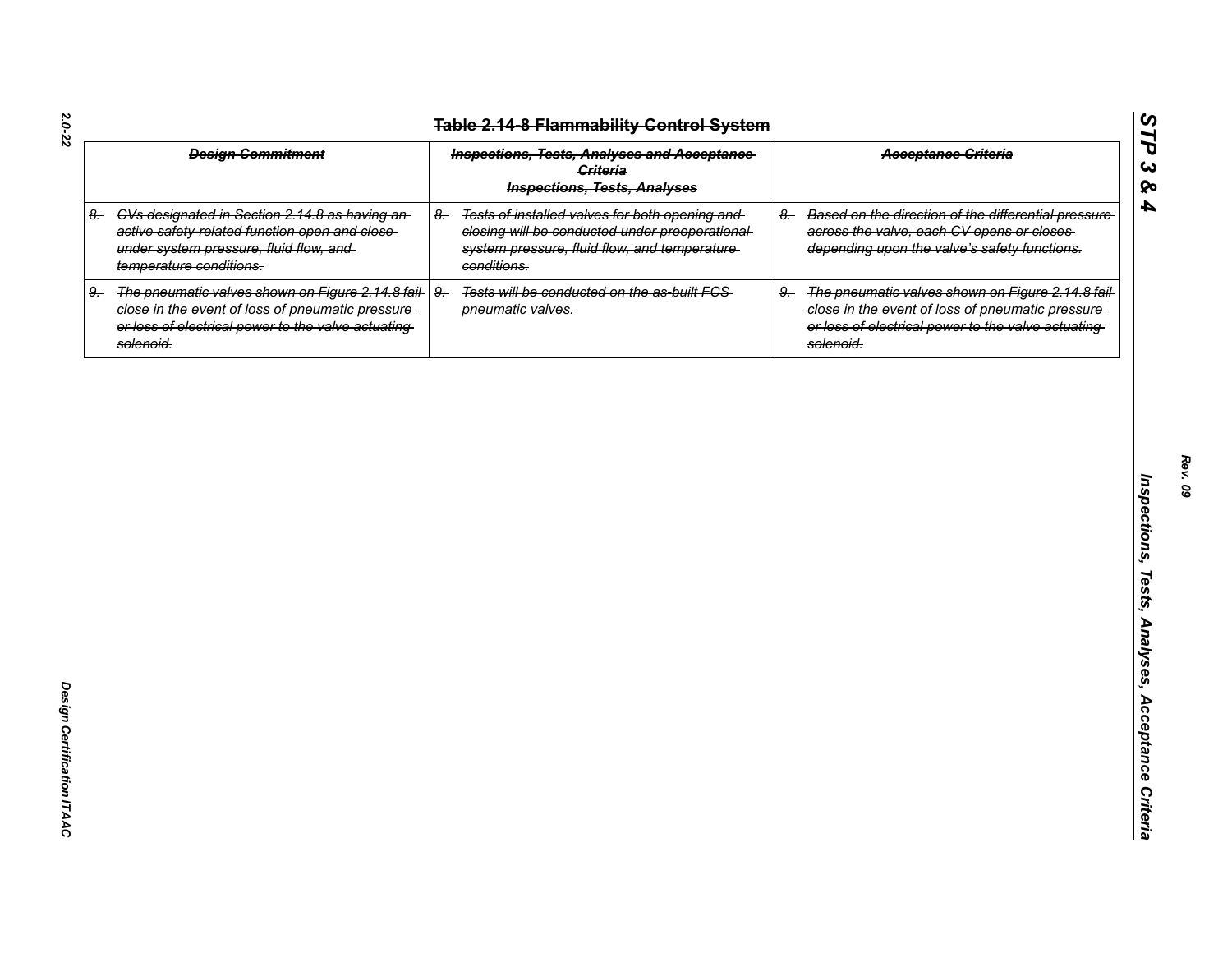| Inspections, Tests, Analyses and Acceptance Criteria<br><b>Inspections, Tests, Analyses</b><br>4. The FCS room FCUs are initiated upon a<br>4. Tests will be conducted on each as built FCS room<br>FCU using a simulated intitiation signal. Not used. | <b>Acceptance Criteria</b><br>signal indicating FCS start. Not used. |
|---------------------------------------------------------------------------------------------------------------------------------------------------------------------------------------------------------------------------------------------------------|----------------------------------------------------------------------|
|                                                                                                                                                                                                                                                         | 4. The FCS room FCU starts upon receipt of a                         |
|                                                                                                                                                                                                                                                         |                                                                      |
|                                                                                                                                                                                                                                                         |                                                                      |
|                                                                                                                                                                                                                                                         |                                                                      |
|                                                                                                                                                                                                                                                         |                                                                      |
|                                                                                                                                                                                                                                                         |                                                                      |
|                                                                                                                                                                                                                                                         |                                                                      |
|                                                                                                                                                                                                                                                         |                                                                      |
|                                                                                                                                                                                                                                                         |                                                                      |
|                                                                                                                                                                                                                                                         |                                                                      |
|                                                                                                                                                                                                                                                         |                                                                      |
|                                                                                                                                                                                                                                                         |                                                                      |
|                                                                                                                                                                                                                                                         |                                                                      |
|                                                                                                                                                                                                                                                         |                                                                      |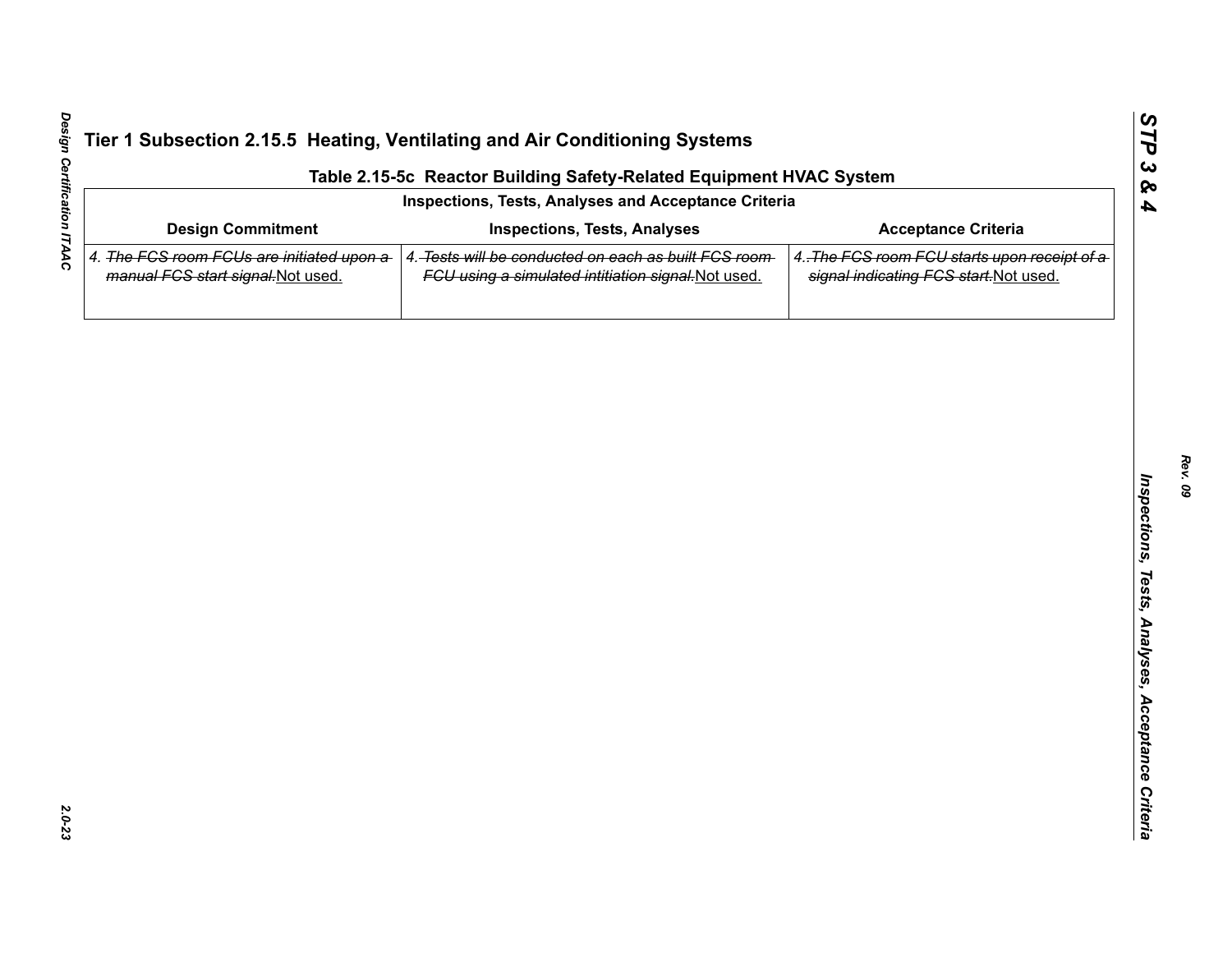| <b>Inspections, Tests, Analyses and Acceptance Criteria</b>                                                                                                                                                                                                                                                                                                                                                                                                                                                                                                                                                                              |                                                                                                                                                                                                                                                                                                                                                                                                                                                                                   |                                                                                                                                                                                                                                                                                                                  |  |  |  |
|------------------------------------------------------------------------------------------------------------------------------------------------------------------------------------------------------------------------------------------------------------------------------------------------------------------------------------------------------------------------------------------------------------------------------------------------------------------------------------------------------------------------------------------------------------------------------------------------------------------------------------------|-----------------------------------------------------------------------------------------------------------------------------------------------------------------------------------------------------------------------------------------------------------------------------------------------------------------------------------------------------------------------------------------------------------------------------------------------------------------------------------|------------------------------------------------------------------------------------------------------------------------------------------------------------------------------------------------------------------------------------------------------------------------------------------------------------------|--|--|--|
| <b>Design Commitment</b>                                                                                                                                                                                                                                                                                                                                                                                                                                                                                                                                                                                                                 | <b>Inspections, Tests, Analyses</b>                                                                                                                                                                                                                                                                                                                                                                                                                                               | <b>Acceptance Criteria</b>                                                                                                                                                                                                                                                                                       |  |  |  |
| <b>Safety System Logic and Control</b>                                                                                                                                                                                                                                                                                                                                                                                                                                                                                                                                                                                                   |                                                                                                                                                                                                                                                                                                                                                                                                                                                                                   |                                                                                                                                                                                                                                                                                                                  |  |  |  |
| The $DTM$ , TLU equipment implementing the $\sqrt{3}$ .<br>3.<br>DTF, TLF, and OLUs for RPS and MSIV in<br>each of the four instrumentation divisions are<br>powered from their respective divisional Class<br>1E AC sources. The <b>DTMs and SLUs</b><br>equipment implementing the DTF and SLF<br>for ESF 1 and ESF 2 in Divisions I, II, and III<br>are powered from their respective divisional<br>Class 1E DC sources, as are is the<br>equipment implementing the ESF DTMs<br>DTF in Division IV. In SSLC, independence is<br>provided between Class 1E divisions and<br>between Class 1E divisions and non-Class 1E<br>equipment. | a. Tests will be performed on SSLC-by<br>providing a test signal to the I&C<br>equipment in only one Class 1E division<br>at a time.<br>b. Inspection of the as-installed Class 1E<br>divisions in SSLC will be performed.                                                                                                                                                                                                                                                        | 3.<br>a. The test signal exists only in the Class<br>1E division under test in SSLC.<br>b.In SSLC, physical separation or<br>electrical isolation exists between<br>Class 1E divisions. Physical<br>separation or electrical isolation exists<br>between these Class 1E divisions and<br>non-Class 1E equipment. |  |  |  |
| SSLC provides the following bypass functions:   4.<br>4.<br>a. Division-of-sensors bypass<br>Trip logic output bypass<br>b.<br>ESF output channel bypass, where<br>c.<br>applied                                                                                                                                                                                                                                                                                                                                                                                                                                                         | Tests will be performed on the as-built SSLC $ 4$ .<br>as follows:<br>a(1) Place one division of sensors in bypass.<br>Apply a trip test signal in place of each<br>sensed parameter that is bypassed. At<br>the same time, apply a redundant trip<br>signal for each parameter in each other<br>division, one division at a time. Monitor<br>the voted trip output at from each TLU<br>and SLU equipment component that<br>implements a TLF or SLF. Repeat for<br>each division. | Results of bypass tests are as follows:<br>a(1) No trip change occurs at the voted trip<br>output of from each TLU and SLU<br>equipment component that<br>implements a TLF or SLF. Bypass<br>status is indicated in main control<br>room.                                                                        |  |  |  |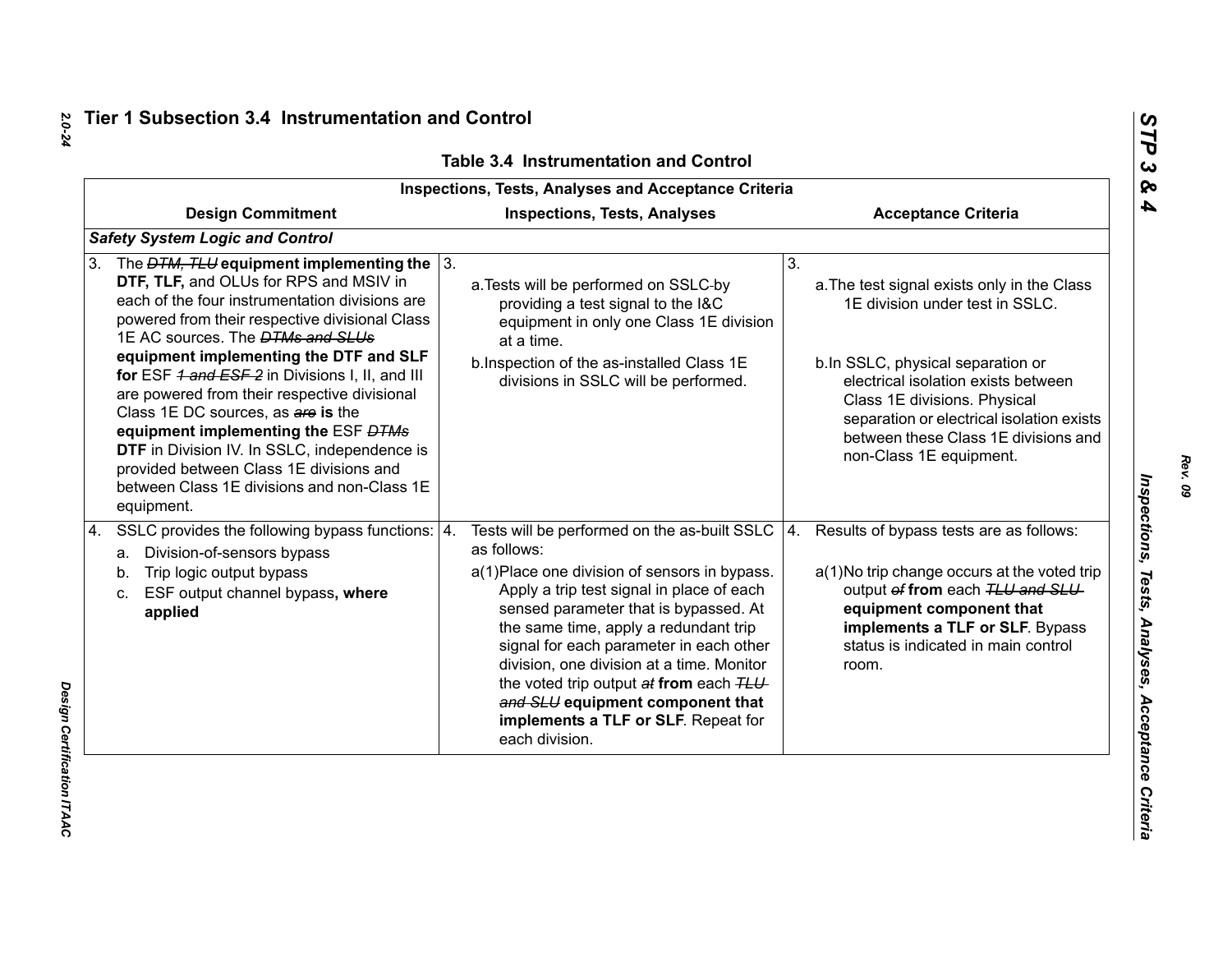| <b>Design Commitment</b><br><b>Acceptance Criteria</b><br><b>Inspections, Tests, Analyses</b> |             |                                                                                                                                                                                                                                                                                                                                                                                                                                                                              |    |                                                                                                                                                                                                                                                                                                   |  |
|-----------------------------------------------------------------------------------------------|-------------|------------------------------------------------------------------------------------------------------------------------------------------------------------------------------------------------------------------------------------------------------------------------------------------------------------------------------------------------------------------------------------------------------------------------------------------------------------------------------|----|---------------------------------------------------------------------------------------------------------------------------------------------------------------------------------------------------------------------------------------------------------------------------------------------------|--|
| 4.                                                                                            | (continued) | (continued)<br>4.                                                                                                                                                                                                                                                                                                                                                                                                                                                            | 4. | (continued)                                                                                                                                                                                                                                                                                       |  |
|                                                                                               |             | a(2) For each division in bypass, attempt to<br>place each other division in division-of-<br>sensors bypass, one at a time.                                                                                                                                                                                                                                                                                                                                                  |    | a(2) Each division not bypassed cannot be<br>placed in bypass, as indicated at OLU<br>output; bypass status in main control<br>room indicates only one division of<br>sensors is bypassed.                                                                                                        |  |
|                                                                                               |             | b(1) Place one division in trip-logic-output<br>bypass. Operate manual auto-trip test<br>switch. Monitor the trip output at the<br>RPS OLU. Operate manual auto-<br>isolation test switch. Monitor the trip<br>output at the MSIV OLU. Repeat for<br>each division.                                                                                                                                                                                                          |    | b(1) No trip change occurs at the trip<br>output of the RPS OLU or MSIV OLU,<br>respectively. Bypass status is<br>indicated in main control room.                                                                                                                                                 |  |
|                                                                                               |             | b(2) For each division in bypass, attempt to<br>place the other divisions in trip-logic-<br>output bypass, one at a time.                                                                                                                                                                                                                                                                                                                                                    |    | b(2) Each division not bypassed cannot be<br>placed in bypass, as indicated at OLU<br>output; bypass status in main control<br>room indicates only one trip logic<br>output is bypassed.                                                                                                          |  |
|                                                                                               |             | c(1) Apply common test signal to any one<br>pair of dual-SLU redundant SLF signal<br>inputs. Monitor test signal at voted 2-out-<br>of-2-output in RMU area-from<br>equipment performing the ECF in<br>local areas. Remove power from<br>equipment performing one SLU SLF,<br>restore power, then remove power from<br>equipment performing other SLU SLF.<br>Repeat test for all pairs of dual SLUs-<br>redundant sets of equipment<br>implementing a SLF in each division. |    | c(1) Monitored test output signal does not<br>change state-initiate the system<br>function when power is removed<br>from either SLU the equipment<br>performing any single SLF. Bypass<br>status and loss of power to SLU-<br>equipment performing the SLF are<br>indicated in main control room. |  |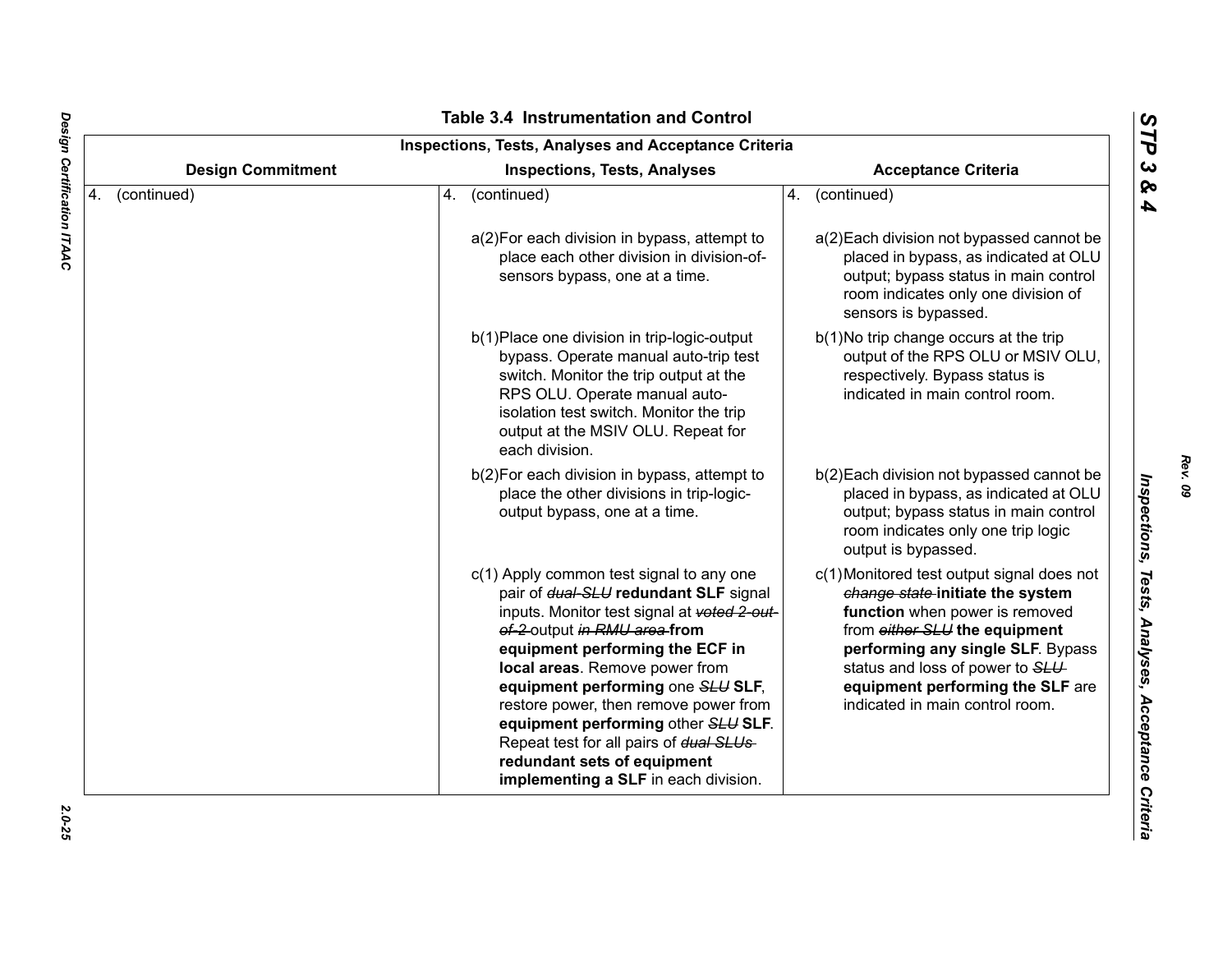*STP 3 & 4*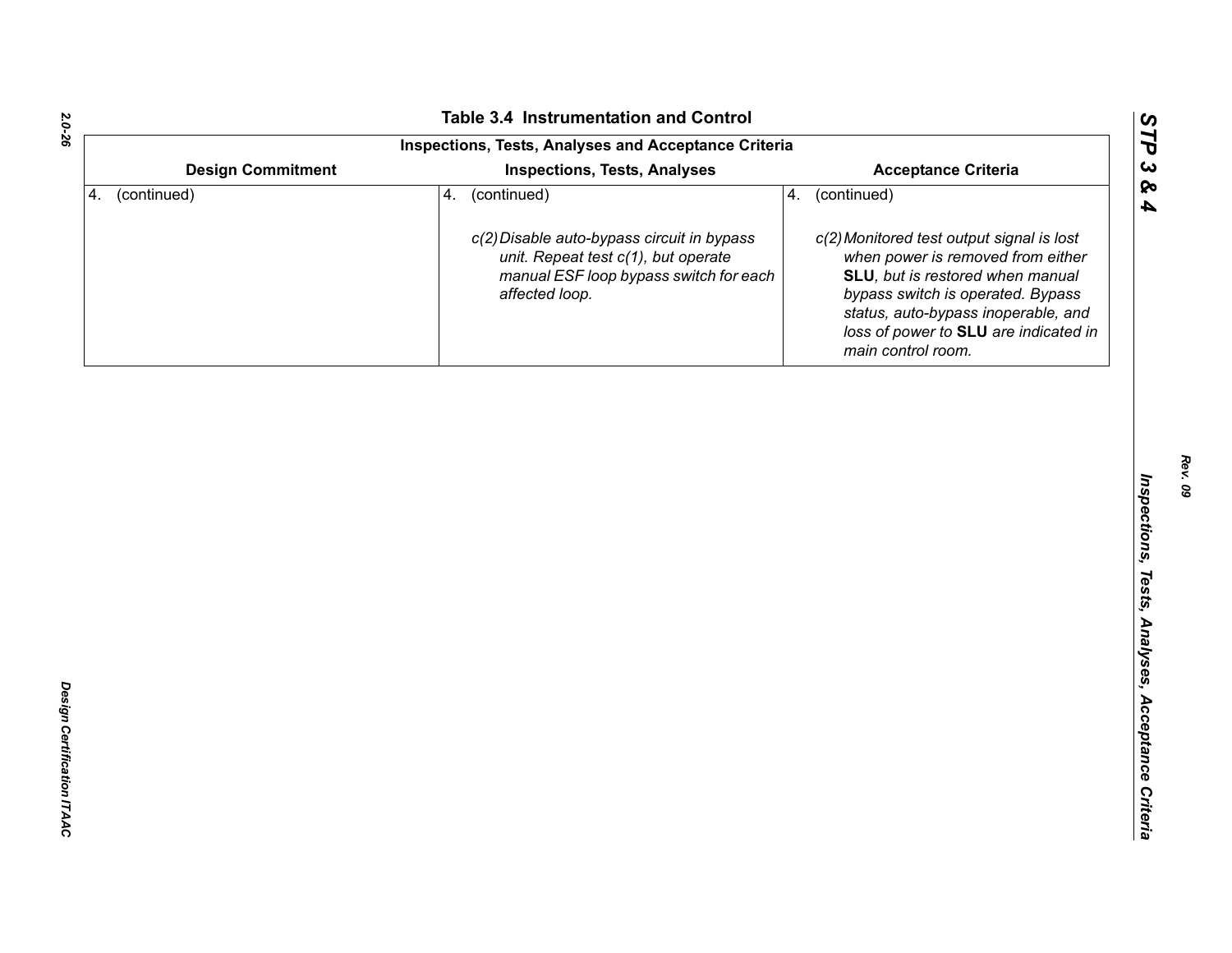|    | <b>Design Commitment</b>                                                                                                                                                                                                                                                                 | <b>Inspections, Tests, Analyses</b>           | <b>Acceptance Criteria</b>                                                                                                                                                                                                                                        |  |
|----|------------------------------------------------------------------------------------------------------------------------------------------------------------------------------------------------------------------------------------------------------------------------------------------|-----------------------------------------------|-------------------------------------------------------------------------------------------------------------------------------------------------------------------------------------------------------------------------------------------------------------------|--|
|    | Electromagnetic Compatibility                                                                                                                                                                                                                                                            |                                               |                                                                                                                                                                                                                                                                   |  |
|    | 12. Electrical and electronic components in the<br>systems listed below are qualified for the<br>anticipated levels of electrical interference at<br>the installed locations of the components<br>according to an established plan:<br>Safety System Logic and Control<br>a.             | 12. The EMC compliance plan will be reviewed. | 12. An EMC compliance plan is in place. The<br>plan requires, for each system qualified,<br>system documentation that includes<br>confirmation of component and system<br>testing for the effects of high electrical<br>field conditions and current surges. As a |  |
|    | <b>Essential Multiplexing-SystemEquipment</b><br>b.<br>performing the Essential<br><b>Communication Function (ECF)</b>                                                                                                                                                                   |                                               | minimum, the following information is<br>documented in a qualification file and<br>subject to audit:                                                                                                                                                              |  |
|    | Non-Essential Multiplexing-<br>C.<br>SystemEquipment performing the Non<br><b>Essential Communication Function</b><br>(NECF)                                                                                                                                                             |                                               | a. Expected performance under test<br>conditions for which normal system<br>operation is to be ensured.<br>Normal electrical field conditions at<br>b.                                                                                                            |  |
|    | Other microprocessor-based, software<br>d.<br>controlled systems or equipment                                                                                                                                                                                                            |                                               | the locations where the equipment<br>must perform as above.                                                                                                                                                                                                       |  |
|    | The plan is structured on the basis that<br>electromagnetic compatibility (EMC) of I&C<br>equipment is verified by factory testing and<br>site testing of both individual components and<br>interconnected systems to meet EMC<br>requirements for protection against the effects<br>of: |                                               | Testing methods used to qualify the<br>C.<br>equipment, including:<br>(1.) Types of test equipment.<br>(2.) Range of normal test conditions.<br>(3.) Range of abnormal test<br>conditions for expected transient<br>environment.                                  |  |
| a. | Electromagnetic Interference (EMI)                                                                                                                                                                                                                                                       |                                               |                                                                                                                                                                                                                                                                   |  |
| b. | Radio Frequency Interference (RFI)                                                                                                                                                                                                                                                       |                                               |                                                                                                                                                                                                                                                                   |  |
| C. | Electrostatic Discharge (ESD)                                                                                                                                                                                                                                                            |                                               |                                                                                                                                                                                                                                                                   |  |
| d. | Electrical surge [Surge Withstand<br>Capability (SWC)]                                                                                                                                                                                                                                   |                                               |                                                                                                                                                                                                                                                                   |  |